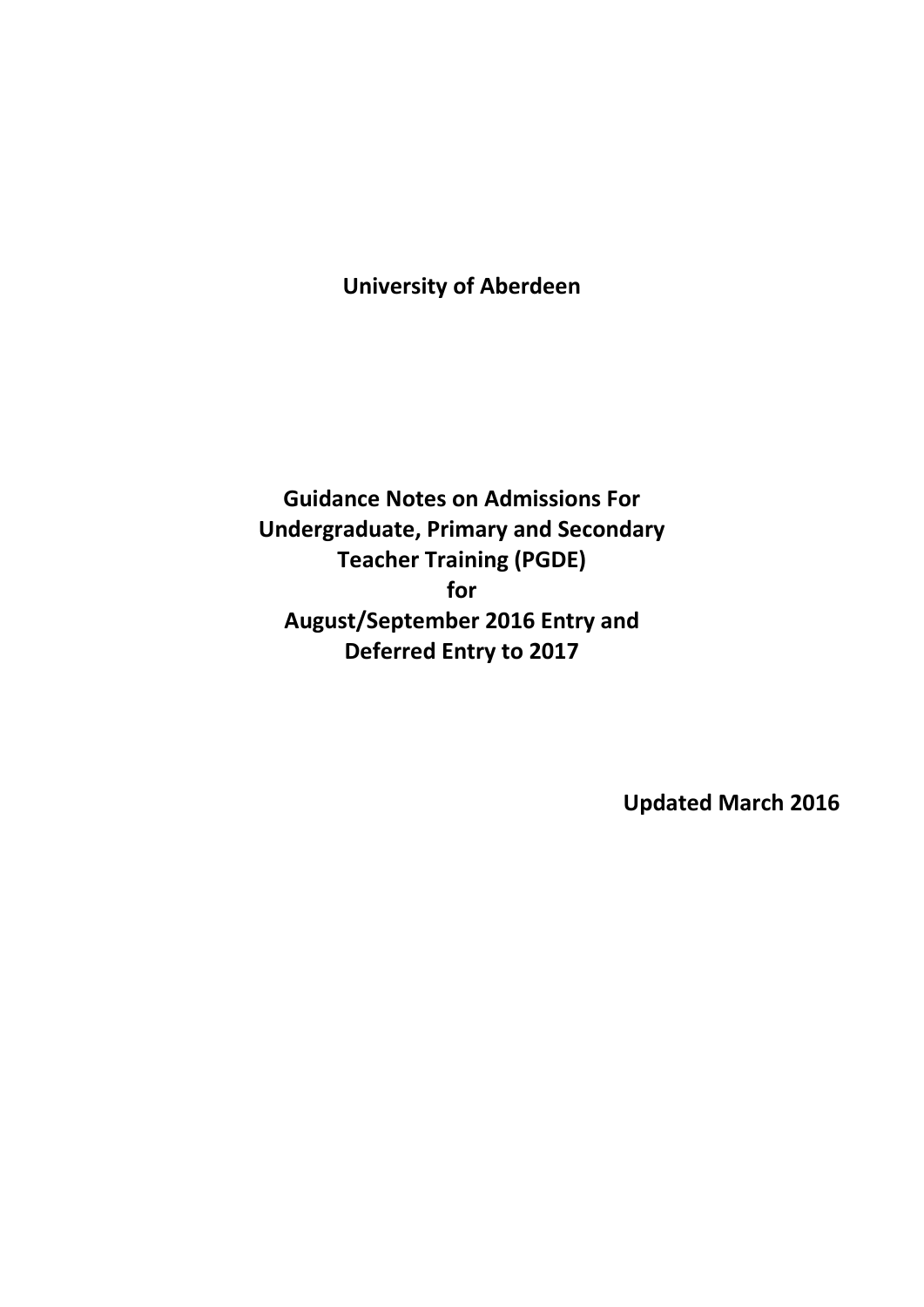### **Table of Contents**

|                                                            |                      |                      |                                 |           |                                                           |                       |                      |                                                            |                      |                      | Page           |
|------------------------------------------------------------|----------------------|----------------------|---------------------------------|-----------|-----------------------------------------------------------|-----------------------|----------------------|------------------------------------------------------------|----------------------|----------------------|----------------|
| Introduction                                               | $\ddotsc$            | $\cdot$ .            |                                 |           |                                                           |                       |                      |                                                            |                      |                      | $\overline{2}$ |
| <b>Admissions Policy</b>                                   |                      | $\ddot{\phantom{0}}$ | $\ddotsc$                       | $\ddotsc$ | $\ddotsc$                                                 | $\ddotsc$             | $\ddotsc$            | $\ddotsc$                                                  | $\cdot$ .            | $\cdot$ .            | $\overline{2}$ |
| Note A                                                     | $\ddot{\phantom{a}}$ | $\ddotsc$            | $\ddotsc$                       | $\ddotsc$ | $\ddotsc$                                                 | $\ddotsc$             | $\ddotsc$            | $\ddotsc$                                                  | $\ddotsc$            | $\ddotsc$            | $\overline{2}$ |
| Note B                                                     | $\ddot{\phantom{a}}$ | $\ddot{\phantom{a}}$ | $\ddotsc$                       | $\ddotsc$ | $\ddot{\phantom{0}}$                                      | $\ddot{\phantom{0}}$  |                      | $\ddotsc$                                                  | $\ddot{\phantom{0}}$ | $\ddot{\phantom{a}}$ | $\overline{2}$ |
|                                                            |                      |                      |                                 |           |                                                           |                       |                      |                                                            |                      |                      |                |
| Responsibility and Monitoring of Policy and Guidance Notes |                      |                      |                                 |           |                                                           |                       |                      |                                                            |                      | $\ddot{\phantom{0}}$ | 3              |
| Note 1                                                     |                      | How do I apply?      |                                 |           |                                                           |                       |                      | $\ddotsc$                                                  | $\ddot{\phantom{0}}$ | $\ddot{\phantom{a}}$ | 3              |
| Note 2                                                     |                      |                      |                                 |           | Where do I obtain an application?                         | $\ddot{\phantom{a}}$  | $\ddot{\phantom{a}}$ | $\ddotsc$                                                  | $\cdot$ .            | $\ddot{\phantom{0}}$ | 3              |
| Note 3                                                     |                      |                      | Is there a charge for applying? |           |                                                           | $\ddot{\phantom{a}}$  | $\ddot{\phantom{a}}$ | $\ddotsc$                                                  | $\ddot{\phantom{0}}$ | $\ddot{\phantom{a}}$ | 4              |
| Note 4                                                     |                      |                      |                                 |           | Can I make more than one application?                     |                       | $\ddotsc$            | $\ddot{\phantom{0}}$                                       | $\cdot$ .            | $\ddot{\phantom{0}}$ | 4              |
| Note 5                                                     |                      | When do I apply?     |                                 | $\ddotsc$ | $\mathbf{r}$ . The state $\mathbf{r}$                     | $\dddot{\phantom{0}}$ | $\ddotsc$            | $\ddot{\phantom{a}}$                                       | $\ddot{\phantom{a}}$ | $\ddot{\phantom{a}}$ | 4              |
| Note 6                                                     |                      |                      |                                 |           | What happens if I submit my application late?             |                       |                      | $\ddot{\phantom{a}}$                                       | $\ddot{\phantom{a}}$ | $\ddot{\phantom{a}}$ | 5              |
| Note 7                                                     |                      |                      |                                 |           | What are the entry requirements?                          | $\dddot{\phantom{0}}$ |                      | $\ddot{\phantom{a}}$                                       | $\ddot{\phantom{a}}$ | $\ddot{\phantom{a}}$ | 6              |
| Note 8                                                     |                      |                      |                                 |           | Can I make an application for deferred entry?             |                       |                      | $\ddot{\phantom{0}}$                                       | $\ddot{\phantom{a}}$ | $\ddot{\phantom{a}}$ | 6              |
| Note 9                                                     |                      |                      |                                 |           | If I have a criminal conviction can I still apply?        |                       |                      | $\ddot{\phantom{a}}$                                       | $\ddot{\phantom{0}}$ | $\ddot{\phantom{a}}$ | 7              |
| Note 10                                                    |                      |                      |                                 |           | Do I have to undergo a criminal records check?            |                       |                      | $\ddot{\phantom{a}}$                                       | $\ddotsc$            | $\ddot{\phantom{a}}$ | 9              |
| Note 11                                                    |                      |                      |                                 |           | Do I have to undergo a medical examination?               |                       |                      | $\ddot{\phantom{a}}$                                       | $\ddot{\phantom{a}}$ | $\ddot{\phantom{0}}$ | 9              |
| Note 12                                                    |                      |                      |                                 |           | Do I have to undergo an Admissions Test?                  |                       | $\dddotsc$           | $\ddot{\phantom{a}}$                                       | $\ddot{\phantom{a}}$ | $\ddot{\phantom{a}}$ | 9              |
| Note 13                                                    |                      |                      |                                 |           |                                                           |                       |                      | Will I be required to attend for an interview or audition? | $\ddot{\phantom{a}}$ | $\ddot{\phantom{a}}$ | 10             |
| Note 14                                                    |                      |                      |                                 |           | When you receive my application, how is it processed?     |                       |                      |                                                            | $\ddot{\phantom{a}}$ | $\ddot{\phantom{a}}$ | 10             |
| Note 15                                                    |                      |                      |                                 |           | How do you determine my fee status?                       |                       |                      |                                                            | $\ddot{\phantom{a}}$ | $\ddot{\phantom{a}}$ | 11             |
| Note 16                                                    |                      |                      |                                 |           | How can I find out how much my tuition fees will be?      |                       |                      |                                                            | $\ddot{\phantom{a}}$ | $\ddot{\phantom{a}}$ | 12             |
| Note 17                                                    |                      |                      |                                 |           | Do I have to tell you how my tuition fees will be paid?   |                       |                      |                                                            | $\ddot{\phantom{a}}$ | $\ddot{\phantom{a}}$ | 12             |
| Note 18                                                    |                      |                      |                                 |           | Will I receive an offer of admission?                     |                       |                      |                                                            | $\ddotsc$            | $\ddot{\phantom{a}}$ | 13             |
| Note 19                                                    |                      |                      |                                 |           | Is student accommodation available?                       |                       | $\ddot{\phantom{a}}$ | $\ddot{\phantom{a}}$                                       | $\ddotsc$            | $\ddot{\phantom{a}}$ | 15             |
| Note 20                                                    |                      |                      |                                 |           | What formal documentation do I receive?                   |                       | $\ddotsc$            | $\ddot{\phantom{a}}$                                       | $\ddot{\phantom{0}}$ | $\ddot{\phantom{a}}$ | 15             |
| Note 21                                                    |                      |                      |                                 |           | Where can I find out the term dates?                      |                       | $\ddot{\phantom{a}}$ | $\ddot{\phantom{a}}$                                       | $\ddot{\phantom{a}}$ | $\ddot{\phantom{a}}$ | 16             |
| Note 22                                                    |                      |                      |                                 |           | What happens if I have a disability, medical condition or |                       |                      |                                                            |                      |                      |                |
|                                                            |                      |                      |                                 |           | specific learning difficulty?                             |                       |                      |                                                            |                      |                      | 17             |
| Note 23                                                    |                      |                      |                                 |           | Can I come and visit the University of Aberdeen?          |                       |                      |                                                            |                      | $\ddot{\phantom{a}}$ | 17             |
| Note 24                                                    |                      |                      |                                 |           | Do you verify my previous qualifications?                 |                       |                      | $\ddot{\phantom{a}}$                                       | $\ddot{\phantom{0}}$ | $\ddot{\phantom{a}}$ | 18             |
| Note 25                                                    |                      |                      |                                 |           | Do I have to let you know my exam results?                |                       |                      |                                                            |                      | $\ddot{\phantom{a}}$ | 19             |
| Note 26                                                    |                      |                      | What is confirmation?           |           |                                                           |                       | $\ddot{\phantom{a}}$ | $\ddot{\phantom{0}}$                                       | $\cdot$ .            | $\ddot{\phantom{0}}$ | 20             |
| Note 27                                                    |                      | What is clearing?    |                                 |           |                                                           |                       | $\ddotsc$            | $\ddotsc$                                                  | $\ddot{\phantom{a}}$ | $\ddot{\phantom{a}}$ | 20             |
| Note 28                                                    |                      |                      |                                 |           | Are there any scholarships available?                     |                       | $\ddot{\phantom{a}}$ | $\ddot{\phantom{0}}$                                       | $\cdot$ .            | $\ddot{\phantom{0}}$ | 21             |
| Note 29                                                    |                      |                      |                                 |           | Is my proficiency in english good enough?                 |                       | $\ddot{\phantom{a}}$ |                                                            | $\ddot{\phantom{a}}$ | $\ddot{\phantom{a}}$ | 21             |
| Note 30                                                    |                      |                      |                                 |           | What if I wish to cancel my application?                  |                       |                      |                                                            |                      | $\ddot{\phantom{a}}$ | 21             |
| Note 31                                                    |                      |                      |                                 |           | How do I make a complaint regarding my application?       |                       |                      |                                                            |                      |                      | 22             |
|                                                            |                      |                      |                                 |           |                                                           |                       |                      |                                                            |                      |                      |                |
| Appendix A                                                 |                      | Data Protection      |                                 |           |                                                           |                       |                      |                                                            |                      |                      | 23             |
| Appendix B                                                 |                      |                      |                                 |           | Classification of Students for Purposes of Tuition Fees   |                       |                      |                                                            | $\ddot{\phantom{a}}$ | $\ddot{\phantom{a}}$ | 25             |
| Appendix C                                                 |                      |                      |                                 |           |                                                           |                       |                      | University of Aberdeen Standard Terms Governing Offers     |                      | $\ddot{\phantom{a}}$ | 31             |
| Appendix D                                                 |                      |                      |                                 |           | Useful Contact Details and Web Addresses                  |                       |                      |                                                            |                      | $\ddot{\phantom{a}}$ | 34             |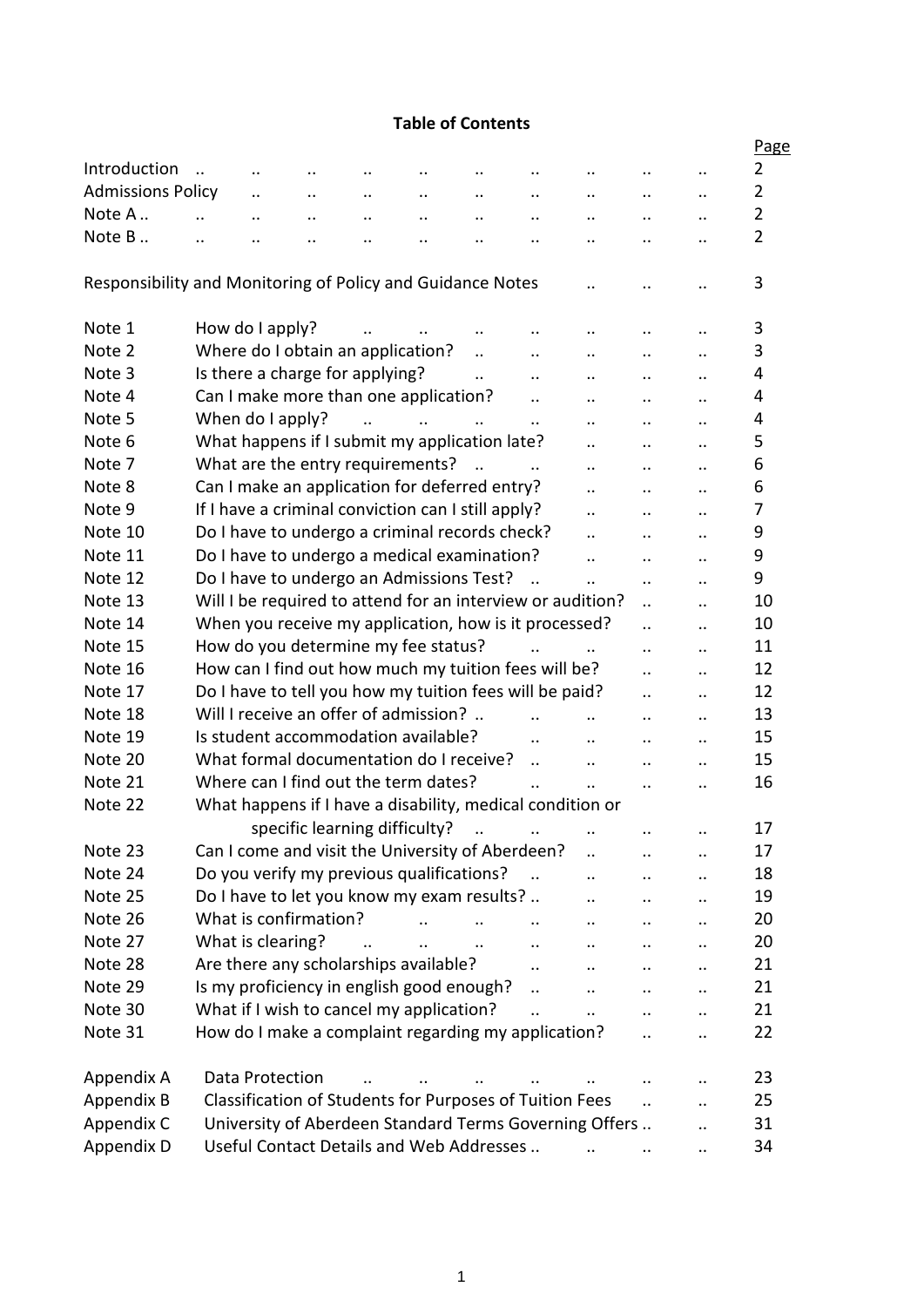# **University of Aberdeen**

# **Guidance Notes for Students Concerning Undergraduate, Primary and Secondary Teacher Training (PGDE) Admissions**

#### **Scope of Guidance Notes**

These *Guidance Notes* apply to all students who wish to submit an application for:

- undergraduate study on a full-time basis;
- undergraduate study on a non-graduating basis;
- primary and secondary teacher training (professional graduate diploma in education).

If you wish to study as an undergraduate student on a part-time basis or participate on Individual Subject Study, you can find more information at: [www.abdn.ac.uk/study/undergraduate/part](http://www.abdn.ac.uk/study/undergraduate/part-time.php)[time.php](http://www.abdn.ac.uk/study/undergraduate/part-time.php)

#### **Admissions Policy**

The University of Aberdeen's Admissions Policy is detailed on our web pages at: [www.abdn.ac.uk/study/undergraduate/admissions-policy.php](http://www.abdn.ac.uk/study/undergraduate/admissions-policy.php)

The University has robust and equitable admissions procedures, based on all relevant academic and personal circumstances as outlined in the application submitted to UCAS and/or in subsequent correspondence. Further contextual information, for example that on care leavers, parental education and ethnicity, that is or may become available from UCAS applications, may be used to supplement the overall picture of a candidate. However no single piece of such information will, on its own, be conclusive in an admission decision. The additional information will be useful in terms of ensuring that adequate support is provided to students once they are on course and will assist the University in ensuring that activities in terms of outreach and widening participation are effective.

### **Note A**

Students who matriculate at the University automatically become a member of the Aberdeen University Students' Association (AUSA). However, under the 1994 Education Act, students have the right to 'opt out' of membership of AUSA and will be able to exercise that right should they wish to as part of e-registration. Please note that 'opting out' will restrict a student from participating in student elections and may restrict students from accessing some services provided by AUSA. Further information regarding this is provided in the University's Code of Practice for Compliance with the 1994 Act [www.abdn.ac.uk/staffnet/teaching/aqh/appendix5x24.pdf](http://www.abdn.ac.uk/staffnet/teaching/aqh/appendix5x24.pdf)

### **Note B**

**The University of Aberdeen continues to pursue best practice and high standards of service for all students. If you would like to receive this document in an alternative format, please contact the Student Recruitment and Admissions Service for more information. Telephone: +44 (0) 1224 272090/91 Email: [sras@abdn.ac.uk](mailto:sras@abdn.ac.uk)**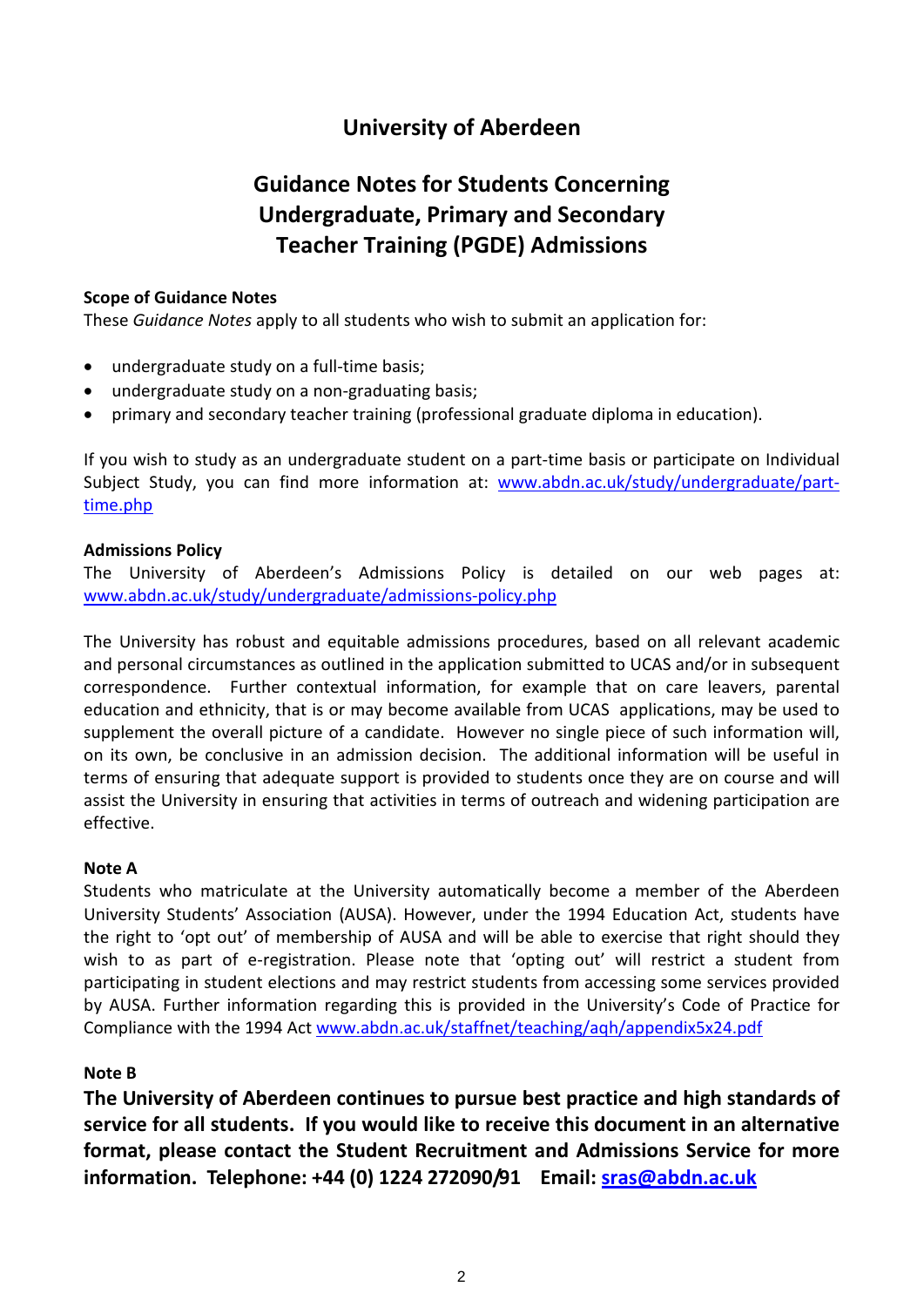# **Responsibility and Monitoring of Policy and Guidance Notes**

**Admissions Policy:** Is the responsibility of the Student Recruitment and Admissions Committee

**Guidance Notes:** Are the responsibility of the Head of Admissions and are reviewed and updated annually.

**Admissions Procedures:** The admission of students to the University of Aberdeen is managed by the Student Recruitment and Admissions Service (SRAS). The Head of Admissions is responsible for delivery of the admissions service. Admissions procedures are reviewed annually and updated where necessary. The academic Admissions Selectors and Admissions Officers, based in SRAS, in conjunction with the Head of Admissions and Head of SRAS monitor the admissions procedures.

# **Note 1. How do I apply?**

### 1.1 Undergraduate full-time

# 1.2 Primary and Secondary PGDE

If you wish to submit an application for undergraduate study or PGDE teacher training study on a full-time basis, applications to the University of Aberdeen are made through the Universities and Colleges Admissions Service (UCAS).

If you are a **graduate** wishing to apply for **Law** the appropriate degree to apply for is the two year accelerated programme (M115). Graduates wishing to enter any of the other LLB degrees will be required to study over 4 years and pay Graduate Fees, annually, of approximately £13,000.

If you are a **graduate** wishing to apply for **primary teacher training**, the MA Primary Education degree (X120) is not applicable. Graduate students apply to the PGDE Primary degree (X100).

### 1.3 Undergraduate non-graduating

If you wish to submit an application for undergraduate study on a non-graduating basis, applications are made through the Student Recruitment and Admissions Service, University of Aberdeen.

Applications are currently only open to those who are classified as Overseas Fees or Rest of UK Fees.

# **Note 2. Where do I obtain an application?**

### 2.1 Undergraduate full-time

### 2.2 Primary and Secondary PGDE

Applications are submitted through UCAS. Their contact details are: UCAS, Rosehill, New Barn Lane, Cheltenham, Gloucestershire, GL52 3ZA.

Web: [www.ucas.com](http://www.ucas.com/) The main application pathway is as follows:-

• **apply**, a web-based application system which has been designed for schools and colleges registered with UCAS, as well as independent home or international applicants.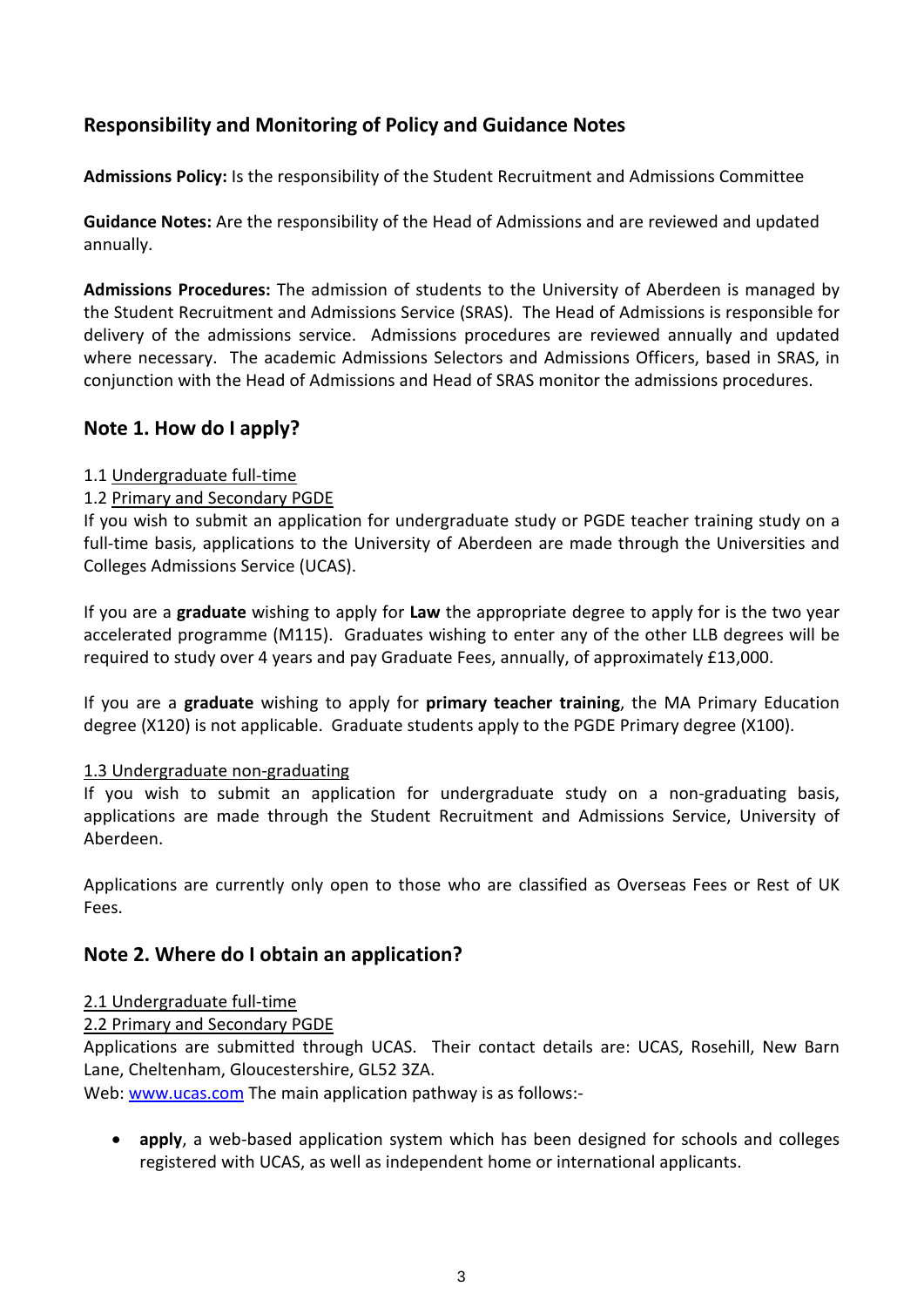### 2.3 Undergraduate non-graduating

Where applicable, application forms are available from the Student Recruitment and Admissions Service, University of Aberdeen, University Office, King's College, Aberdeen, AB24 3FX, Scotland, UK. Telephone + 44 (0) 1224 272090 Email: [ugadmissions@abdn.ac.uk](mailto:ugadmissions@abdn.ac.uk)

Please refer to **1.3** for detailed information.

# **Note 3. Is there a charge for applying?**

# 3.1 Undergraduate full-time

# 3.2 Primary and Secondary PGDE

Completed UCAS applications are submitted to UCAS with the applicant's fee. If you are applying for only one course at one institution, you pay a reduced fee. Information on how to pay the charge is contained on the UCAS web pages, see 2.1 above.

### 3.3 Undergraduate non-graduating

The University of Aberdeen makes no application charge if you wish to apply for study as a nongraduating student.

Please refer to **1.3** for detailed information.

# **Note 4. Can I make more than one application?**

### 4.1 Undergraduate full-time

### 4.2 Primary and Secondary PGDE

You may only submit one application to UCAS in each year's application cycle. Details on how to complete the application can be found on the UCAS web pages, see 2.1 above.

### 4.3 Undergraduate non-graduating

You may only submit one application form to the University of Aberdeen in each year's application cycle.

Please refer to **1.3** for detailed information.

# **Note 5. When do I apply?**

# 5.1 Undergraduate full-time

### 5.2 Primary and Secondary PGDE

If you are a student applying from the UK or European Union (EU) or elsewhere, whatever your nationality, you must ensure your application, in full, is submitted to UCAS on time. Full details regarding submission dates are provided by UCAS on their web pages and also detailed in the current University of Aberdeen Undergraduate Prospectus.

If you are a student applying from outside the UK or European Union (EU), whatever your nationality, you can apply anytime from 1 September. Full details are provided by UCAS on their web pages. (i.e. for 2016 entry [including deferred entry to 2017], applications can be submitted to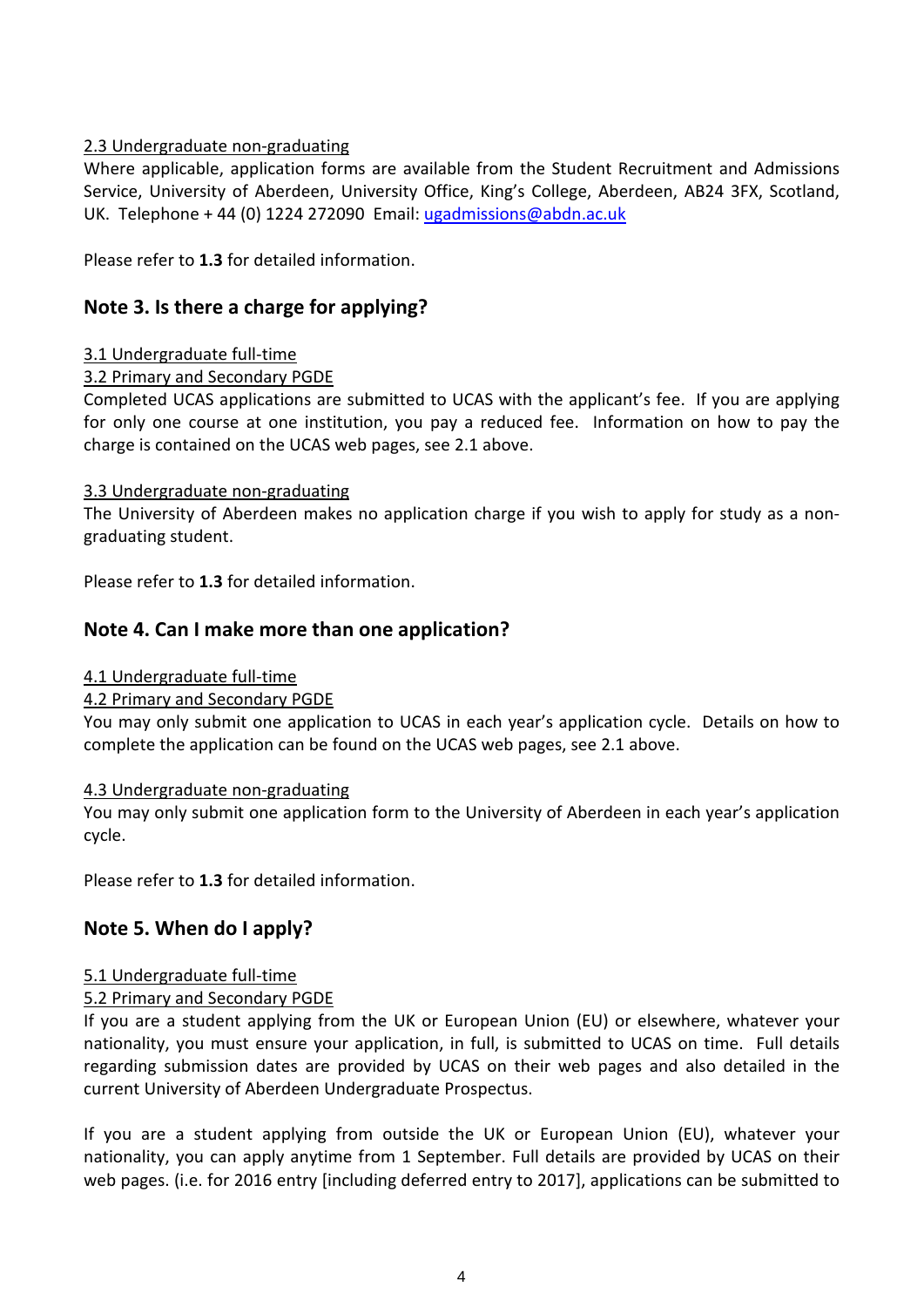### UCAS from September 2015). If you are applying for Medicine or Dental Surgery, you must observe the paragraph below.

If you are a student applying for Medicine or Graduate Dental Surgery (A100 or A201) at the University of Aberdeen, you must ensure that your application, in full, is submitted to UCAS by 15 October in the year previous to the one you wish to commence studies. (i.e. for 2016 entry, [including deferred entry to 2017], applications, in full, must be submitted to UCAS by 15 October 2015). Please also read Note 12 regarding the UKCAT Admissions Test. Further information for Medical and Dental applicants can be found on our web pages: [www.abdn.ac.uk/smd/index.php](http://www.abdn.ac.uk/smd/index.php)

If you are a student applying for courses other than Medicine or Graduate Dental Surgery at the University of Aberdeen, you must ensure that your application, in full, is submitted to UCAS by 15 January in the year you wish to commence studies (i.e. for 2016 entry, [including deferred entry to 2017], applications must be submitted to UCAS by 15 January 2016).

International students, applying to Aberdeen from outside the UK or EU, are required to meet the 15 October deadline for Medicine or Graduate Dental Surgery and encouraged to meet the 15 January deadline for all other degrees.

#### 5.3 Undergraduate non-graduating

Early application is encouraged, particularly if you are required to attend classes for a specific period. The University of Aberdeen will consider applications all year round and any offers made will indicate the appropriate start date.

Please refer to **1.3** for detailed information.

# **Note 6. What happens if I submit my application late?**

### 6.1 Undergraduate full-time

#### 6.2 Primary and Secondary PGDE

The University of Aberdeen guarantees to consider all applications received by UCAS by the appropriate deadlines. Late applications may or may not be considered. The University of Aberdeen endeavours to meet all deadlines outlined by UCAS.

International students, applying from outside the UK or EU, are expected and encouraged to meet the 15 October or 15 January deadlines as appropriate. **See Note 5.**

#### 6.3 Undergraduate non-graduating

The University of Aberdeen will consider applications all year round and any offers made will indicate the appropriate start date.

Please refer to **1.3** for detailed information.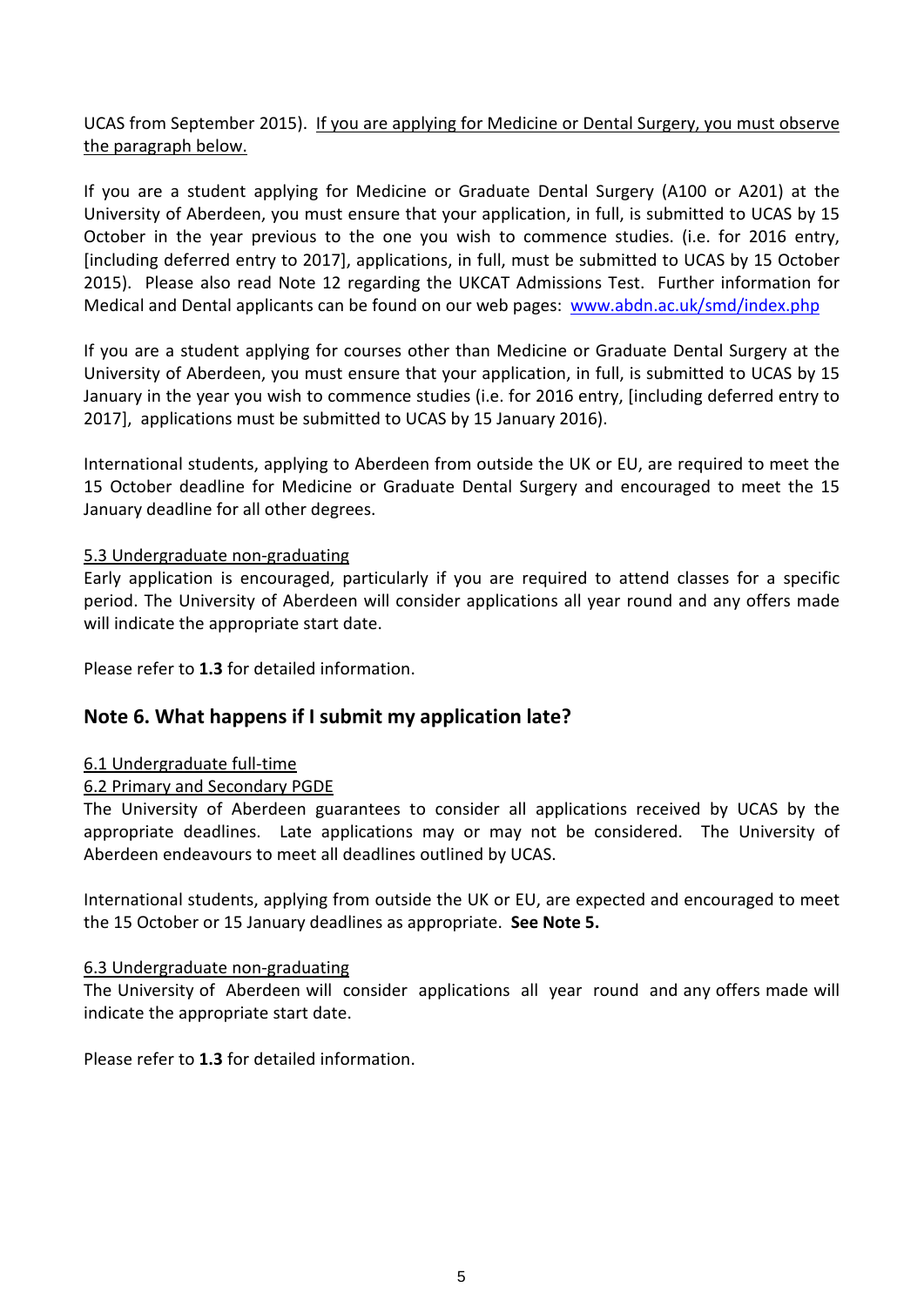# **Note 7. What are the entry requirements?**

#### 7.1 Undergraduate full-time

The University of Aberdeen welcomes applications from candidates who can demonstrate they have the ability to succeed on the course to which they have applied and that they will benefit from and contribute to the learning, research and social environment at the University.

The University's minimum entry requirements for all undergraduate degrees are set by the Student Recruitment and Admissions Committee (SRAC), in consultation with SRAS and are detailed in UCAS publications and on their web pages, in the University of Aberdeen Undergraduate Prospectus and on our web pages. Achieving, or expecting to achieve, the minimum entry requirements from a single sitting of exams does not guarantee an offer of admission.

We have many more applicants than places, and most meet our minimum entrance requirements, consequently we may need to ask for more than the minimum. An applicant's academic profile will normally be the most significant factor in our decision making.

#### 7.2 Undergraduate non-graduating

You will be considered for admission mainly on the basis of your academic attainments, particularly those achieved at your home university or college. Your proficiency in English will also be taken into account and your intended subject of study. If you wish to take Level 3 courses in English as part of your curriculum at Aberdeen, you will be required to take a diagnostic test before commencing classes. Diagnostic tests are usually held in September, during the first week of term.

Please refer to **1.3** for detailed information.

#### 7.3 Primary and Secondary PGDE

The University of Aberdeen follows the Memorandum on Entry Requirements to Programmes of Initial Teacher Education in Scotland produced by the General Teaching Council for Scotland (GTCS). The current Memorandum is dated June 2013 (including Religious Education revisions - September 12015). The University produces an Information Leaflet for the PGDE and it provides information on specific entry requirements. It is available at: [www.abdn.ac.uk/prospectus](http://www.abdn.ac.uk/prospectus-admin/pgrad/documents/58_Professional_Graduate_Diplom.pdf)[admin/pgrad/documents/58\\_Professional\\_Graduate\\_Diplom.pdf](http://www.abdn.ac.uk/prospectus-admin/pgrad/documents/58_Professional_Graduate_Diplom.pdf)

# **Note 8. Can I make an application for deferred entry?**

#### 8.1 Undergraduate full-time

If you wish to take a year out, UCAS offers applicants the opportunity to submit an application during one cycle, for admission in the following cycle. If you apply for deferred entry, you must meet the conditions of entry by 31 August in the cycle you have applied. (i.e if you apply in the 2016 cycle for 2017 admission, you must meet the condition of offer by 31 August 2016). You must also apply by the appropriate UCAS deadline dates (i.e. 15 October 2015/15 January 2016 for deferred entry to 2017.

If you decide to defer entry once an offer of admission has been made, the University of Aberdeen will consider such requests. You should email the University of Aberdeen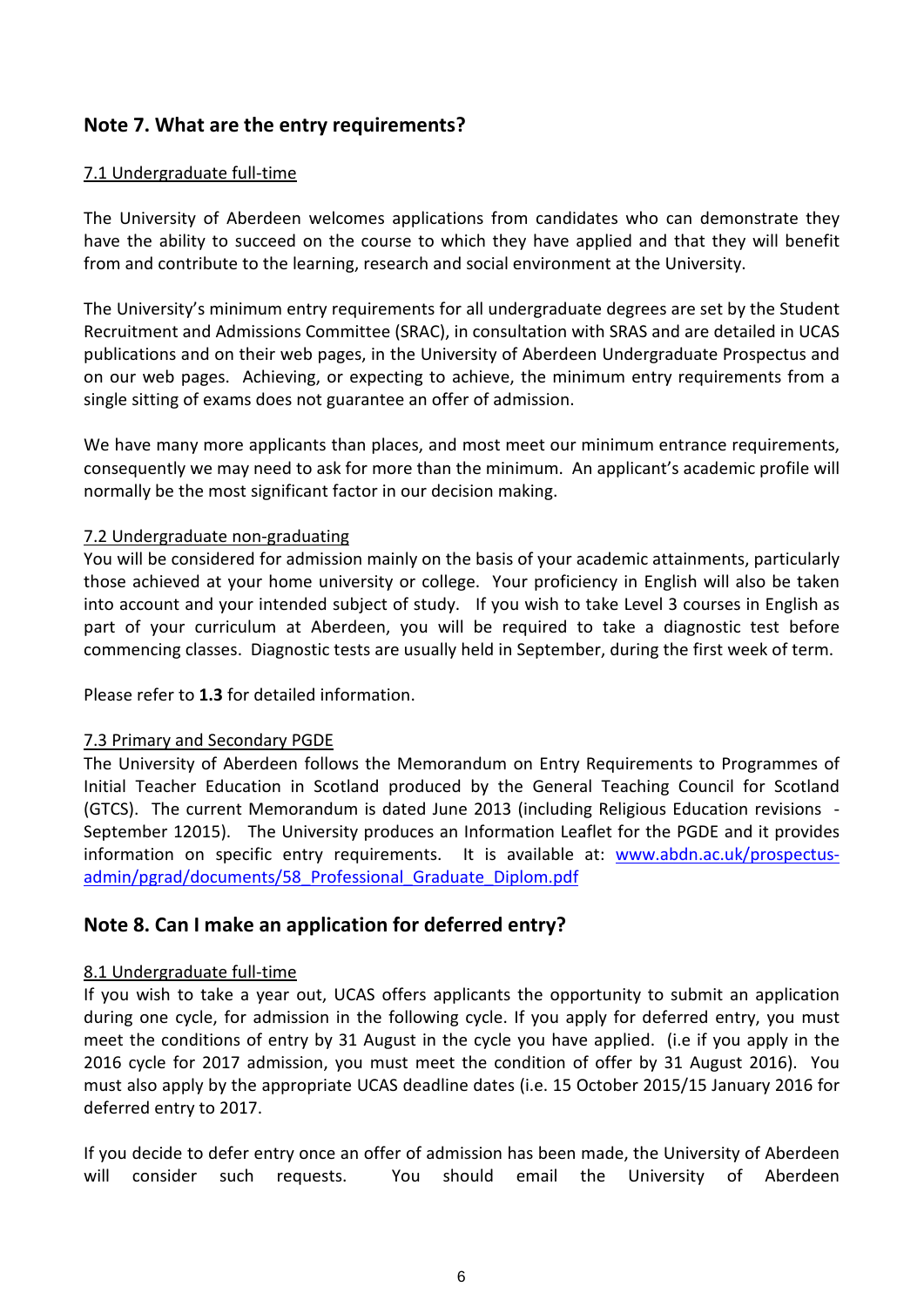[\(ugadmissions@abdn.ac.uk\)](mailto:ugadmissions@abdn.ac.uk), requesting that you wish to amend the year of entry and why. Please ensure you provide your name and 10 digit UCAS number.

### 8.2 Undergraduate non-graduating

Deferred entry is not applicable if you are a non-graduating student. If you accept an offer of admission and then wish to change the point of entry, you would be required to submit a new application.

Please refer to **1.3** for detailed information.

#### 8.3 Primary and Secondary PGDE

Deferred entry is not permitted. You must submit an application, (**See Note 5**), for the year in which you wish to commence studies.

If you accept an offer of admission and find that your circumstances change, making it impossible for you to commence studies, the University of Aberdeen is unlikely to consider a request for deferred entry. It should be noted that in recent years requests for deferred entry to PGDE have not been authorised. UCAS will only process our requests for deferred entry if applicants hold and accept an unconditional offer of admission. If the offer is conditional and that condition has not been met, it is not possible for our Admissions Selectors to consider deferred entry. You would be required to submit a new application. In such cases, there is no guarantee that an applicant would receive a further offer of admission as the application would be considered alongside all other applications submitted.

# **Note 9. If I have a criminal conviction can I still apply?**

### 9.1 Undergraduate full-time

### 9.2 Primary and Secondary PGDE

Applicants with a criminal conviction can make an application for admission. As you complete the UCAS application you will be asked questions referring to criminal convictions. UCAS provides full information on definitions used and how to respond to the questions being asked.

Applicants are asked to declare if they have a *relevant* criminal conviction that is not spent. *Relevant* criminal offences include convictions, cautions, admonitions, reprimands, final warnings, bind over orders

- Any kind of violence including (but not limited to) threatening behaviour, offences concerning the intention to harm or offences which resulted in actual bodily harm.
- Offences listed in the Sex Offenders Act 2003.
- The unlawful supply of controlled drugs or substances where the conviction concerns commercial drug dealing or trafficking.
- Offences involving firearms.
- Offences involving arson.
- Offences listed in the Terrorism Act 2006.

Convictions that are spent (as defined by the Rehabilitation of Offenders Act 1974) are not considered to be relevant.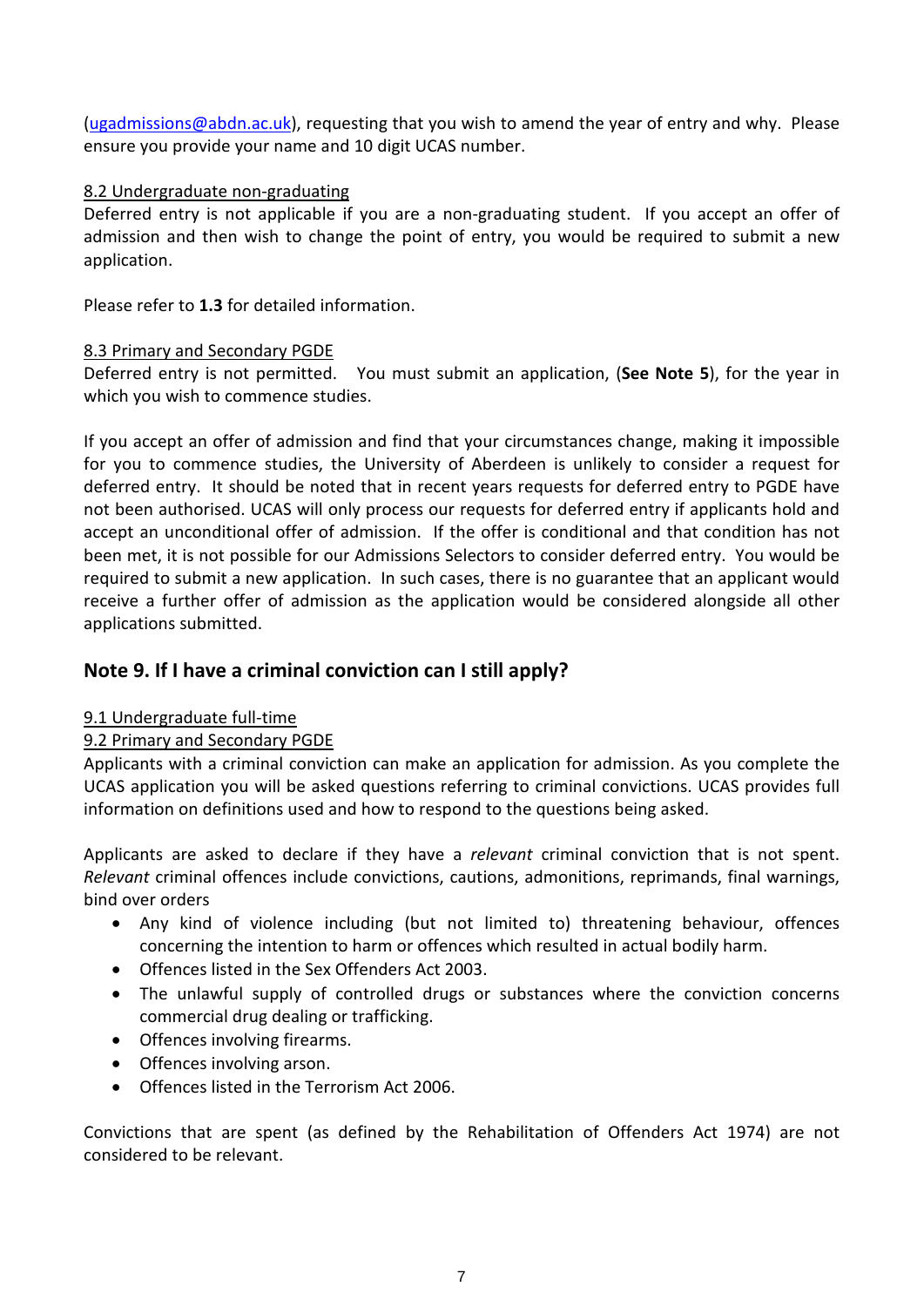Certain profession or occupations such as (but not limited to) teaching, medicine, dentistry, law, accountancy, actuarial, insolvency, healthcare, social work, veterinary medicine, veterinary science, pharmacy, osteopathy, chiropractic, optometry and professions or occupations involving work with children or vulnerable adults, including the elderly or sick people, are exempt from the Rehabilitation of Offenders Act (1974).

A further question refers to courses leading to professions or occupations such as (but not limited to) teaching, medicine, dentistry, law, accountancy, actuarial, insolvency, healthcare, social work, veterinary medicine, veterinary science, pharmacy, osteopathy, chiropractic, optometry and those involving work with children or vulnerable adults, including the elderly or sick people.

At the University of Aberdeen, spent convictions are still relevant for entry to the MBChB degree (A100), the Graduate Dental Surgery degree (A201), the Education degrees (including PGDE), and the BMus Education degree (WX13). For all these degrees, where we have indicated through UCAS that the course requires a criminal records check, you are required to declare all convictions whether spent or unspent.

If you indicate that you have a relevant criminal conviction, or were to write to us indicating that you have a relevant criminal conviction, the University of Aberdeen will write to you to request further information. Your reply is sent to the Head of Admissions who will discuss the matter with the appropriate Admissions Selector. The information provided is treated in the strictest confidence. A recommendation on whether or not an offer should be made is passed to the University Secretary or Principal. The outcome is communicated to you by the Head of Admissions. No offer of admission can be made until the University Secretary or Principal has considered the recommendation.

If you accept an offer of admission for the MBChB degree (A100), the Graduate Dental Surgery degree (A201), the Education degrees or the BMus Education degree (WX13), please read **Note 10** and **Note 11**.

### 9.3 Undergraduate non-graduating

Applicants with a criminal conviction can make an application for admission. Section 3 of the University of Aberdeen Application Form states 'If you have a relevant criminal conviction, enter *x* in the box'. The Instructions for Completion provide full information on how to complete, in addition to the definition of a relevant criminal conviction.

If you enter *x* in the box, or were to write to us indicating that you have a relevant criminal conviction, the University of Aberdeen will write to you to request further information. Your reply is sent to the Head of Admissions who will discuss the matter with the appropriate Admissions Selector. The information provided is treated in the strictest confidence. A recommendation on whether or not an offer should be made is passed to the University Secretary or Principal. The outcome is communicated to you by the Head of Admissions. No offer of admission can be made until the University Secretary or Principal has considered the recommendation.

Please refer to **1.3** for detailed information.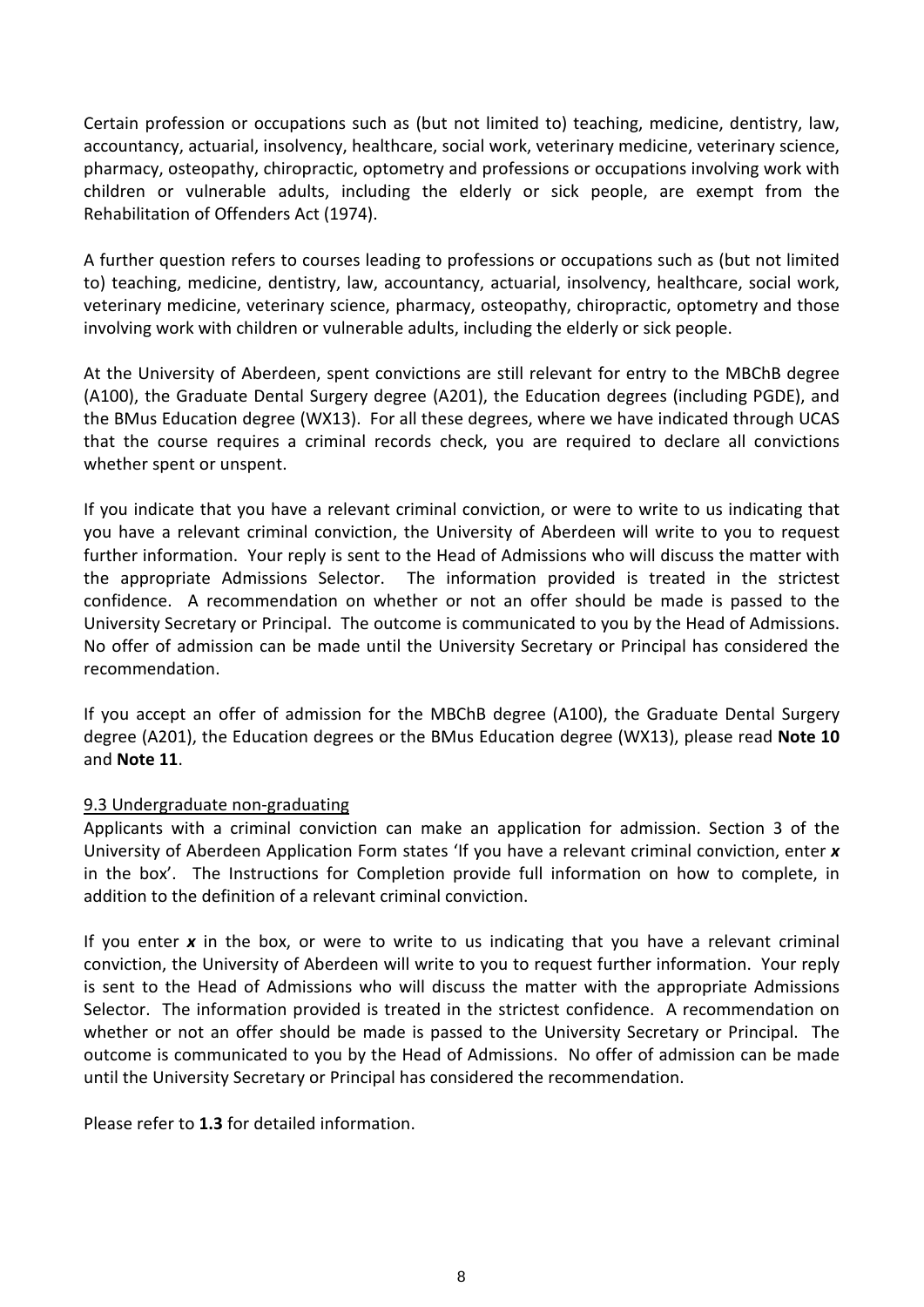# **Note 10. Do I have to undergo a criminal records check?**

#### 10.1 Undergraduate full-time

### 10.2 Primary and Secondary PGDE

If you accept an offer of admission for the MBChB degree (A100), the Graduate Dental Surgery degree (A201), the Education degrees (including PGDE), or the BMus Education degree (WX13) you will receive information regarding a criminal records check. Prior to admittance, you will be required to obtain Disclosure through Disclosure Scotland and the cost, which you will need to pay, should be approximately £60. Disclosure is now referred to as PVG (Protection of Vulnerable Groups). International applicants and applicants who have lived abroad for a significant number of years will be asked to provide appropriate proof that they did not have any convictions whilst abroad.

#### 10.2 Undergraduate non-graduating

A criminal records check is not required if you are attending the University of Aberdeen as a nongraduating student.

Please refer to **1.3** for detailed information.

# **Note 11. Do I have to undergo a medical examination?**

#### 11.1 Undergraduate full-time

If you accept an offer of admission for the MBChB degree (A100) or for the Graduate Dental Surgery degree (A201), you will receive information on our Immunisation Policy. Information can also be found on our web pages: [www.abdn.ac.uk/smd/medicine/fitness-to-practise.php](http://www.abdn.ac.uk/smd/medicine/fitness-to-practise.php) and [www.abdn.ac.uk/smd/dentistry/fitness-to-practise.php](http://www.abdn.ac.uk/smd/dentistry/fitness-to-practise.php)

If you are made an offer of admission for A100 or A201, you will be invited to complete an on-line Occupational Health questionnaire.

#### 11.2 Undergraduate non-graduating

A medical examination is not required if you are attending the University of Aberdeen as a nongraduating student.

Please refer to **1.3** for detailed information.

#### 11.3 Primary and Secondary PGDE

A medical examination is not required if you are attending the University of Aberdeen to study as a PGDE student.

# **Note 12. Do I have to undergo an Admissions Test?**

#### 12.1 Undergraduate full-time

The UK Clinical Aptitude Test (UKCAT) is used in the selection process by a consortium of UK university Medical and Dental Schools, including the University of Aberdeen, with effect from the summer of 2006 for entry in 2007 and beyond. The test will help universities to make more informed choices from amongst the many highly-qualified applicants who apply for their medical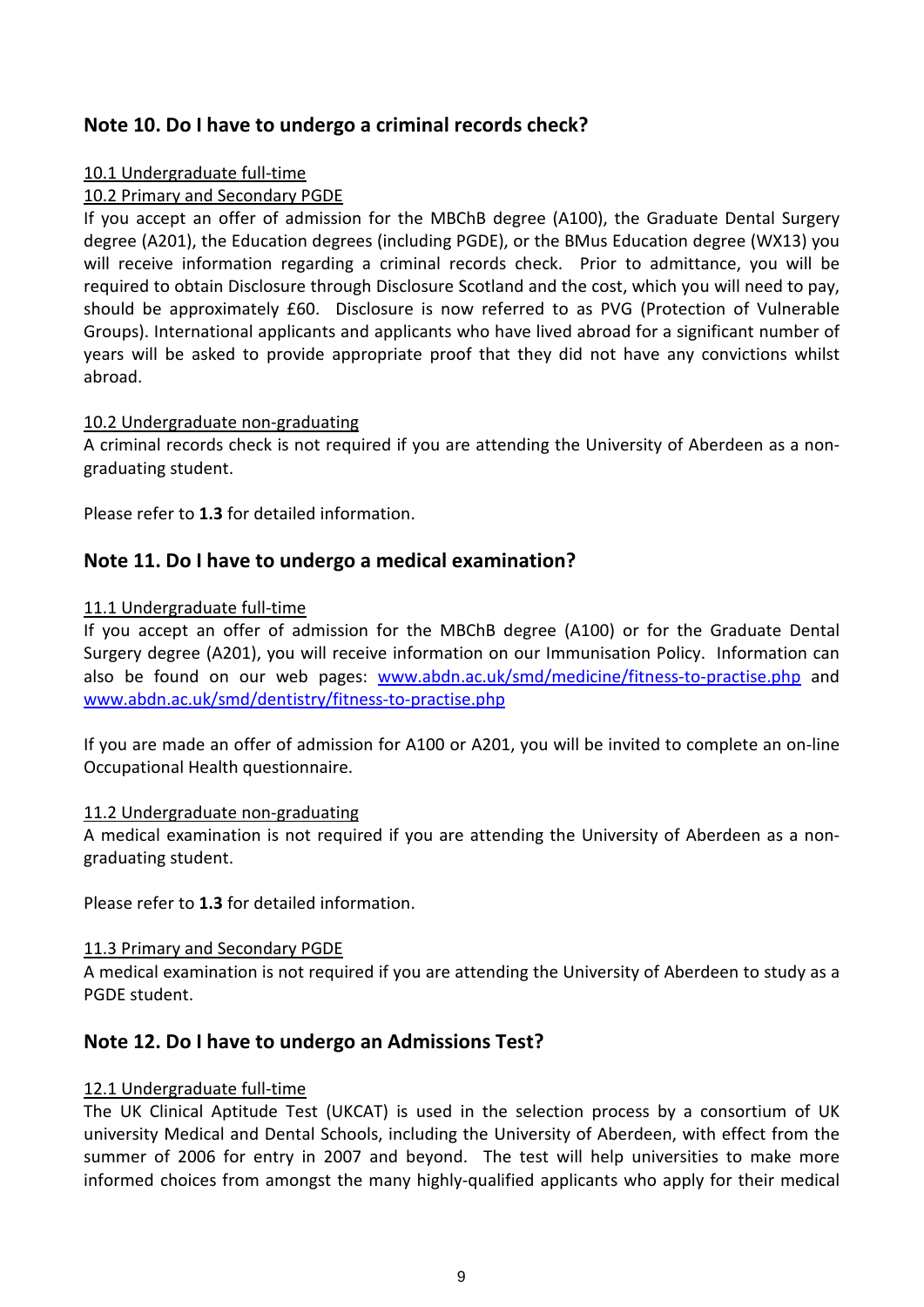and dental programmes. The test will not contain any curriculum or any science content; nor can it be revised for. It will focus on exploring the cognitive powers of candidates and other attributes considered to be valuable for health care professionals.

The two degrees at the University of Aberdeen requiring the UKCAT Test are A100 and A201. More information can be obtained from the UKCAT web pages at: [www.ukcat.ac.uk](http://www.ukcat.ac.uk/) and also the University of Aberdeen web pages at: [www.abdn.ac.uk/smd/index.php](http://www.abdn.ac.uk/smd/index.php)

#### 12.2 Undergraduate non-graduating

You will not be required to take an admissions test.

Please refer to **1.3** for detailed information.

#### 12.3 Primary and Secondary PGDE

You will not be required to take an admissions test.

### **Note 13. Will I be required to attend an interview or audition ?**

#### 13.1 Undergraduate full-time

Interviews/auditions form part of the admissions process for the MBChB degree (A100), the Graduate Dental Surgery degree (A201), the Education degrees and the BMus degrees (XW13, W300 and W390). Not all applicants who apply for these degrees are invited for interview/audition. For A100 and A201, please also read **Note 11**.

Interviews/auditions will continue until the end of March and for A100, A201 and Education it is unlikely that decisions will be communicated to UCAS until the interview/audition procedure is complete. Please also read **Note 18.**

#### 13.2 Undergraduate non-graduating

You will not be required to attend an interview.

Please refer to **1.3** for detailed information.

#### 13.3 Primary and Secondary PGDE

Interviews form part of the admissions process for the PGDE (Primary and Secondary). **See Note 18.**

# **Note 14. When you receive my application, how is it processed?**

#### 14.1 Undergraduate full-time

### 14.2 Primary and Secondary PGDE

Once you submit your application to UCAS, they check to ensure the application is complete, then forward it to each of the universities and colleges you selected. The University of Aberdeen has a centralised admissions process and all UCAS communications are sent to the Student Recruitment and Admissions Service (SRAS). UCAS applications at the University of Aberdeen are not distributed to colleges, schools or departments. **See Appendix A**.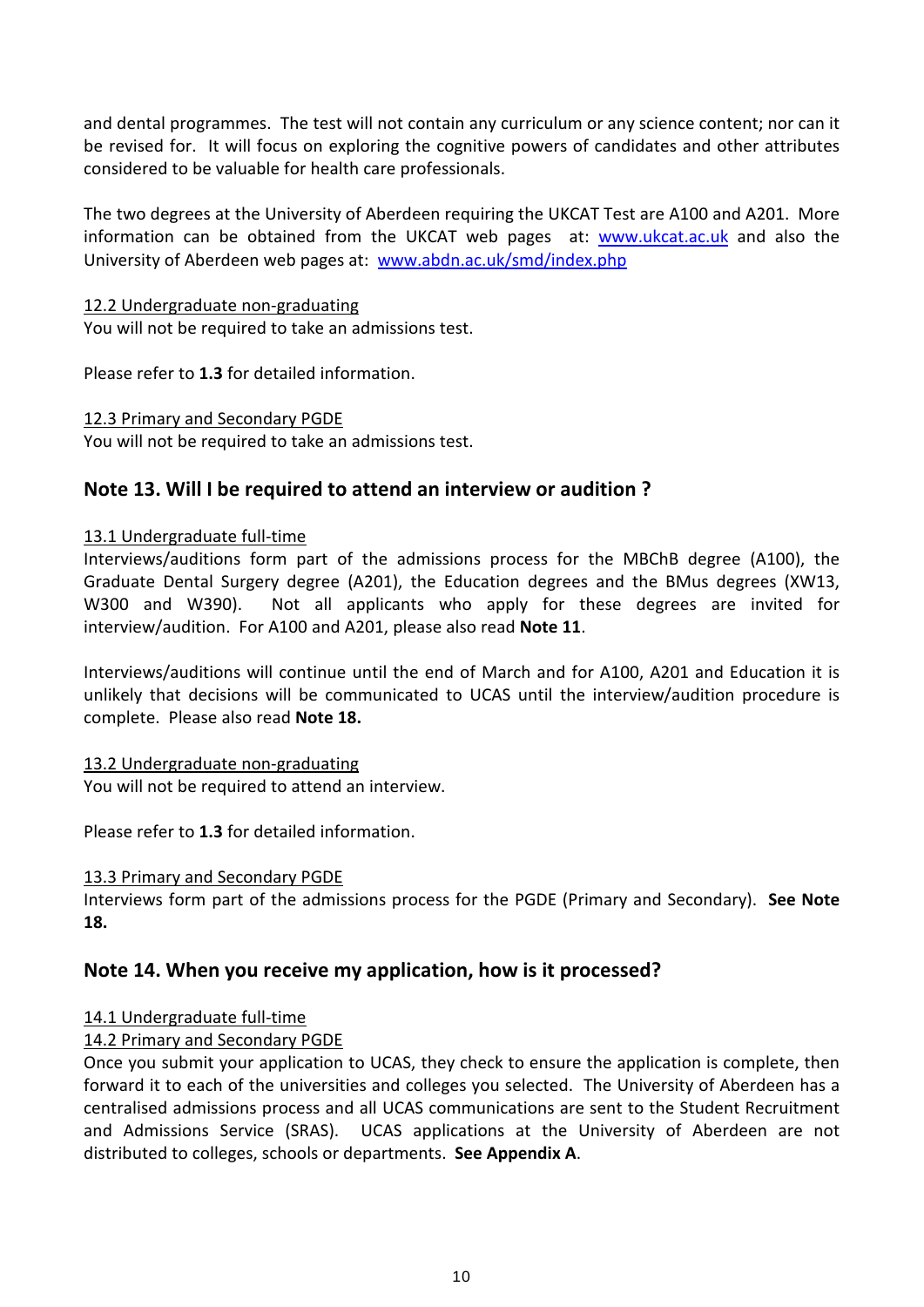Please remember that when writing your Personal Statement UCAS use software to detect any evidence of plagiarism and will advise the University accordingly. Should we be informed that an application contains plagiarism; the University reserves the right to reject the application, particularly for high demand courses such as Medicine (A100), Graduate Dental Surgery (A201), Law and Education (including PGDE).

The University of Aberdeen starts to receive UCAS applications from late September, early October onwards. The applications are distributed within SRAS to the respective academic Admissions Selector, via the Admissions Officers and Admissions Assistants, on a regular basis.

When we receive your application from UCAS, we will send you an Acknowledgement.

When a decision on your application has been reached, we communicate this to UCAS who will then notify you formally, usually through UCAS Track. For applications submitted to UCAS on time, by 15 October/15 January, we endeavour to meet the UCAS response deadline of 31 March.

#### 14.3 Undergraduate non-graduating

Once you send your application form to us, we check to ensure that it is complete before passing it to the appropriate Admissions Selector to make a decision.

If you wish to take Level 3 subjects, a copy of your application is also forwarded to the appropriate Head of School. Only in exceptional cases do students take Level 4 subjects.

Once the Admissions Selector and Head of School (where appropriate), make a decision, we will write to you. If we accept you as a non-graduating student, you receive a formal offer of admission and you will be asked to confirm whether or not you wish to accept the place.

Please refer to **1.3** for detailed information.

# **Note 15. How do you determine my fee status?**

#### 15.1 Undergraduate full-time

#### 15.2 Primary and Secondary PGDE

UCAS require you to provide information that will then be used by the University of Aberdeen to help determine your fee status if this requires to be done. UCAS provides guidance during the application process.

Home Fees (Scottish/EU) are payable by students who meet the criteria. **Appendix B** provides further information on who is eligible for Home Fees.

The University of Aberdeen seeks to confirm fee status at an early stage in the application process as offers of admission made through UCAS will indicate if Home Fees (Rest of UK) or International Fees are to be paid.

In situations where the fee status is not clear, the University of Aberdeen will write to you (by email), to request further information. In such circumstances you will be sent the Fees Classification Form for completion.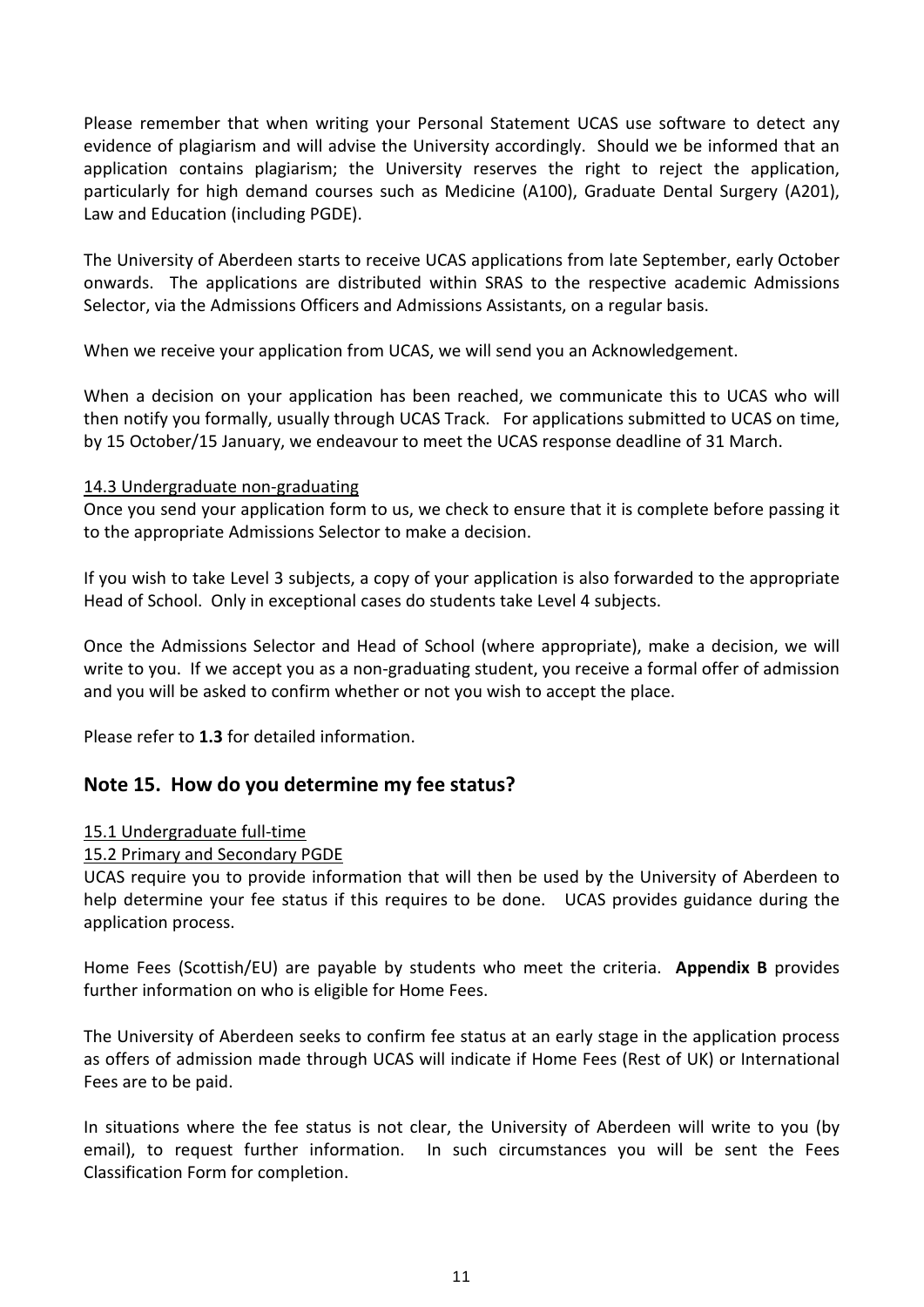When you reply to us, we will make an assessment and then write to you to explain and advise if Home Fees (Scottish/EU) or Home Fees (RUK) or International Fees are to be awarded.

If you fail to reply to our communications or fail to return the completed Fees Classification Form, then the University may communicate an unsuccessful decision to UCAS.

# **Note 16. How can I find out how much my tuition fees will be?**

### 16.1 Undergraduate full-time

# 16.2 Primary and Secondary PGDE

### 16.3 Undergraduate non-graduating

Information on tuition fees is updated once a year in Spring. Full details can be found on our web pages at:- [www.abdn.ac.uk/infohub/finance/tuition-fees.php](http://www.abdn.ac.uk/infohub/finance/tuition-fees.php)

# **Note 17. Do I have to tell you how my tuition fees will be paid?**

#### 17.1 Undergraduate full-time

If you intend to come and study at the University of Aberdeen, we must ensure that you have the financial resources necessary to meet the costs of study for the full duration of your degree.

If you are aged under 21 and domiciled in the UK or EU, you are not required to provide us with evidence of how your tuition fees are to be paid because it is assumed that you will be applying to either the Student Awards Agency for Scotland (SAAS) or Finance England/Wales/Northern Ireland. You have to contact them yourself to let them know you intend to commence studies at a university and if they agree to pay your tuition fees, they will liaise with the university. You will also have to confirm annually to SAAS/Student Loan Company or the other award bodies that you are continuing with your studies.

If you are aged over 21 when you are due to commence studies, or if you are an International student, we will send you a Financial Guarantee Form for completion. This form is sent to you if an offer of admission is to be made and you are requested to complete and return the form as soon as possible.

### 17.2 Undergraduate non-graduating

If you are attending the University as a non-graduating student you are not required to tell us in advance how your tuition fees will be paid as the information required is provided on your application form.

Please refer to **1.3** for detailed information.

#### 17.3 Primary and Secondary PGDE

If you commence studies on the PGDE (Primary and Secondary) it cannot be assumed that you will receive funding for a second degree from either SAAS or Finance England/Wales/Ireland. You are encouraged to contact them to determine your status.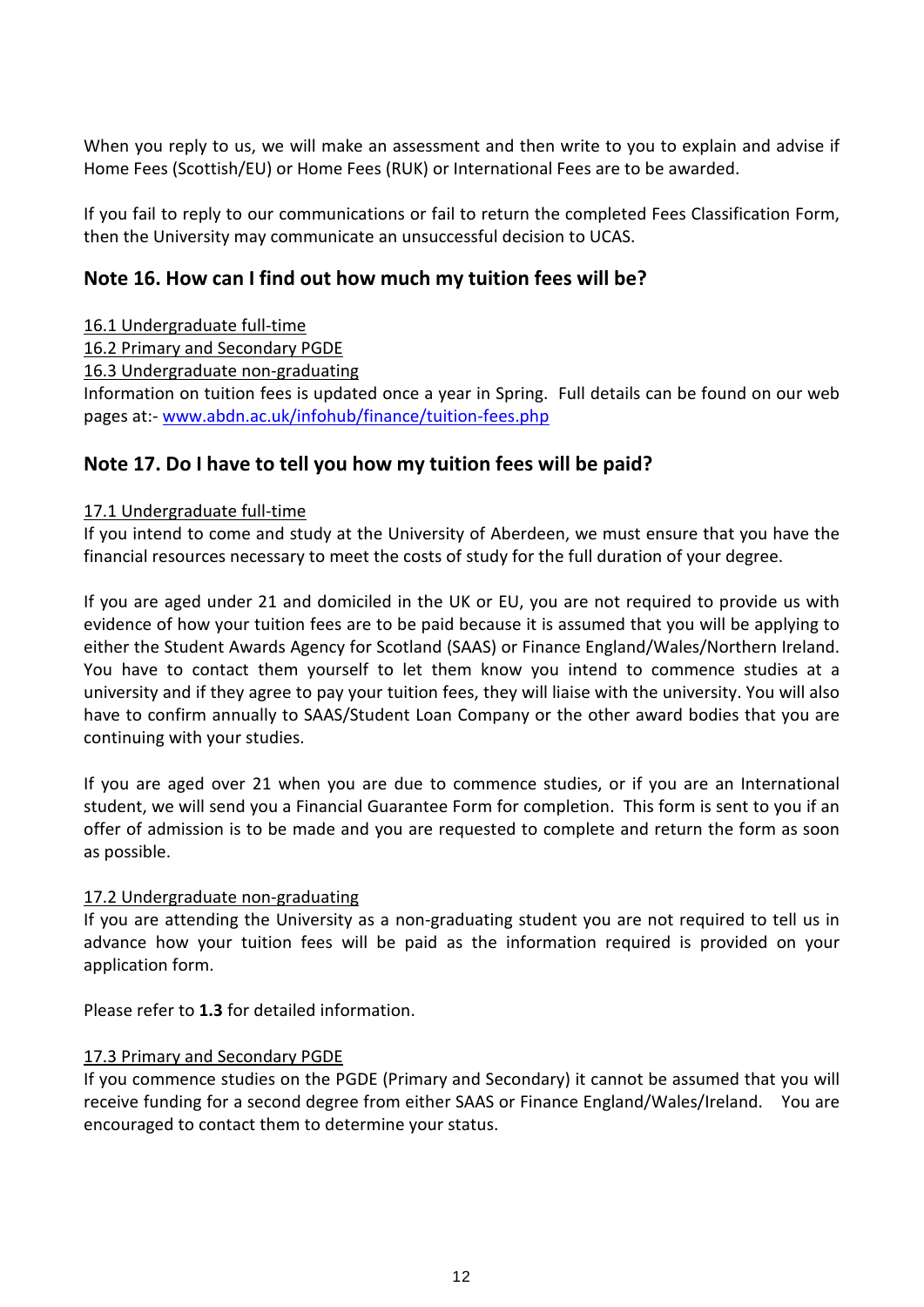We will send you a Financial Guarantee Form for completion if an offer of admission is to be made and you are requested to complete and return the form as soon as possible.

If you are an applicant from England, Wales or Northern Ireland it should be noted that any study bursary offered to postgraduate initial teacher training (ITT) students studying in England, Wales or Northern Ireland does not apply if you accept an offer of a place at a Scottish institution.

# **Note 18. Will I receive an offer of admission?**

### 18.1 Undergraduate full-time

Our aspiration is to make offers of admission to those who have already achieved the published minimum grades for entry or are predicted to achieve them in forthcoming examination results. Our minimum entry requirements are detailed in the Undergraduate Prospectus. Achieving, or expecting to achieve, the minimum entry requirements does not guarantee an offer of admission.

The exceptions to the above are the degrees of MBChB (A100), Graduate Dental Surgery (A210), Primary Education and BMus (XW13, W300, W390). These degrees require applicants to attend for interview/audition before offers of admission can be made. Not all applicants who apply are invited to interview/audition. For A100, A201, Primary Education, XW13, W300 and W390 degrees the Admissions Selectors will take into account all information presented in the UCAS application and performance at interview/audition to determine whether or not an offer of admission will be made.

If you are applying for the MBChB degree, you can access detailed information at: [www.abdn.ac.uk/smd/medicine/index.php](http://www.abdn.ac.uk/smd/medicine/index.php) Please also read **Note 11.**

If you have been asked to provide further information in order for the University of Aberdeen to determine your correct fee status, no offer of admission can be communicated to UCAS until this is confirmed. S**ee Note 15**

If you declared a relevant criminal conviction in your UCAS application (**See Note 9**), no offer of admission can be communicated to UCAS until the University Secretary or Principal has considered the recommendation.

At the University of Aberdeen, decisions on applications are communicated to UCAS electronically. UCAS will communicate our decision to you and where an offer is conditional, details of the condition will be stated. If International Fees are applicable the UCAS communication will also state this.

UCAS will advise you on how to reply to offers made to you. **See Appendix C.**

#### 18.2 Undergraduate non-graduating

At present, it is likely that offers of admission can only be made to international fees, nongraduating students. Please refer to **1.3** for detailed information. **See Appendix C.**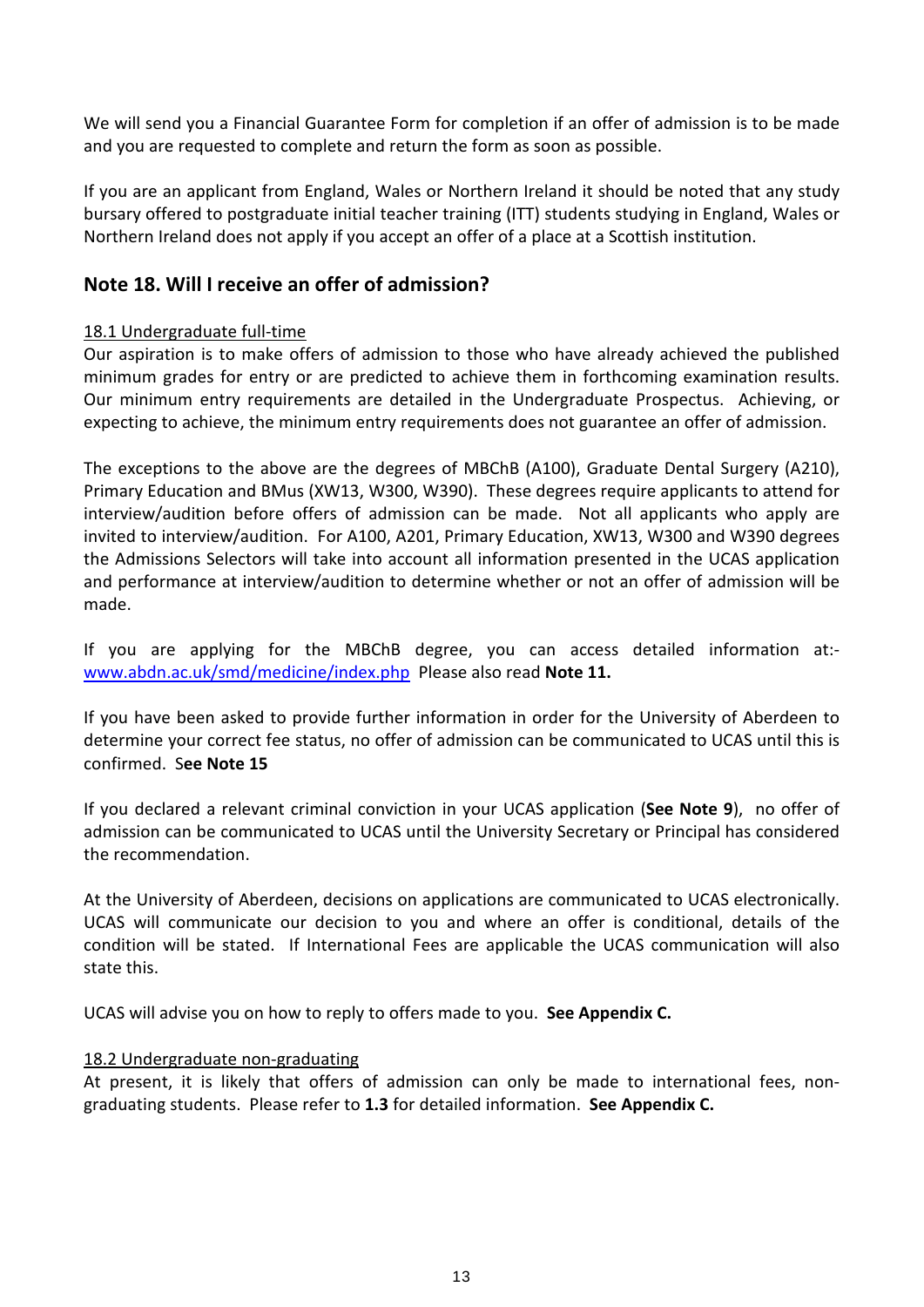#### 18.3 Primary and Secondary PGDE

Competition for places on the PGDE Primary and some subjects on the PGDE Secondary is strong. The University of Aberdeen receives an allocation of places from the Scottish Executive, via the Scottish Funding Council on an annual basis and must adhere to these when making offers of admission. The University's allocation of places is not generally known until approximately 6 months before term commences.

Entry to the PGDE requires applicants to attend for interview before offers of admission can be made. Not all applicants are invited for interview. To determine who is invited, the Admissions Selectors take into account all information presented in the UCAS application paying particular attention to academic qualifications achieved, or to be achieved, the personal statement and the reference. Admissions Selectors will also take into account additional qualifications gained prior to University entry and for PGDE Primary the range of subjects studied within the degree. Selectors look for a commitment to teaching, an understanding of the teaching profession, an interest in children or young people and work experience/voluntary work with schools or with organisations connected to young people.

Interviews are normally conducted jointly by University staff and field specialists. In the event that field specialists are unavailable, interviews will be conducted by experienced University staff.

Following interview, offers of admission can be made. Not everyone who attends for interview will receive an offer of admission. In general, offers of admission are made to applicants who meet or who will meet the entry requirements, who perform extremely well in all aspects at interview and particularly for the PGDE Primary, whose qualifications pre degree are wide ranging.

If you have been asked to provide further information in order for the University of Aberdeen to determine your correct fee status, no offer of admission can be communicated to UCAS until this is confirmed. (**See Note 14**)

If you declared a relevant criminal conviction in your application (**See Note 9**), no offer of admission can be communicated to UCAS until the University Secretary or Principal has considered the recommendation.

At the University of Aberdeen, decisions on applications are communicated to UCAS electronically. UCAS will communicate our decision to you and where an offer is conditional, details of the condition will be stated. If Home (Rest of UK) Fees or International Fees are applicable the UCAS communication will also state this.

UCAS will provide you with information on how to reply if an offer of admission is made to you. **See Appendix C.**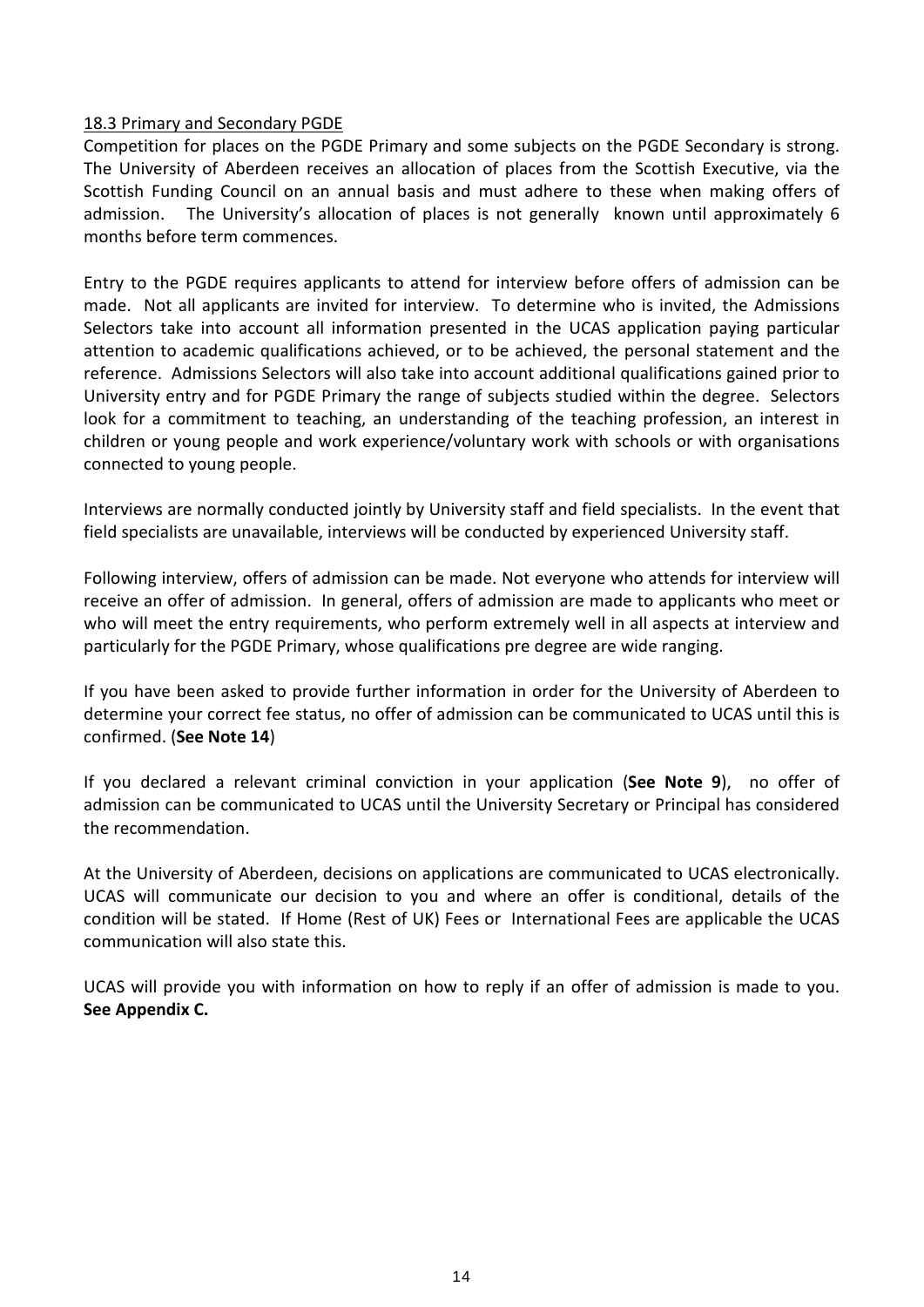# **Note 19. Is student accommodation available?**

#### 19.1 Undergraduate full-time

#### 19.2 Primary and Secondary PGDE

#### 19.3 Undergraduate non-graduating

The University of Aberdeen makes no stipulation about where its students should live and new students may arrange their own accommodation or apply to the University. You are advised that all new students to the University are guaranteed an offer of accommodation; this could be within our portfolio of accommodation or with one of our partners.

#### *Application*

Information on how to apply for Accommodation is sent out in May. If you **firmly** accept an offer of admission (conditional or unconditional) you will receive the Accommodation information. This means you have made Aberdeen your first choice. It is advisable to apply for accommodation as soon as you are notified you can do so.

If you are a UCAS applicant and you select the University of Aberdeen as your Insurance choice, you will not be sent Accommodation information at this time (you have made Aberdeen your second choice), but would receive at a later date if your status at Aberdeen was to move to Firm.

#### *Accommodation Contracts*

Unconditional Firm applicants, who apply for accommodation, will be allocated a room and issued with Contracts, by the Accommodation Office, from May onwards. Room allocations and Contracts for Conditional Firm applicants, will be issued when the Conditions of the Offer of Admission have been met. It is advisable to return your Contract as soon as possible to the Accommodation Office.

Please be advised that as accommodation contracts can be issued from late May/early June onwards, applicants cannot expect the full range of accommodation options to be available in August, when they move from conditional to unconditional status or if an application is made for the first time in the lead up to the accommodation submission deadline.

# **Note 20. What formal documentation do I receive?**

#### 20.1 Undergraduate full-time

### 20.2 Primary and Secondary PGDE

If we make you an offer of admission, our official decision, and any conditions attached, will be communicated to UCAS and they will send you a formal offer of admission. If the offer is conditional, details of the condition will be stated.

#### *Information Letter*

The University of Aberdeen will also provide you with an information letter, including details on our Standard Terms Governing Offers of Admission. Before you reply to UCAS accepting the formal offer of admission, you must read our information. **See Appendix C**.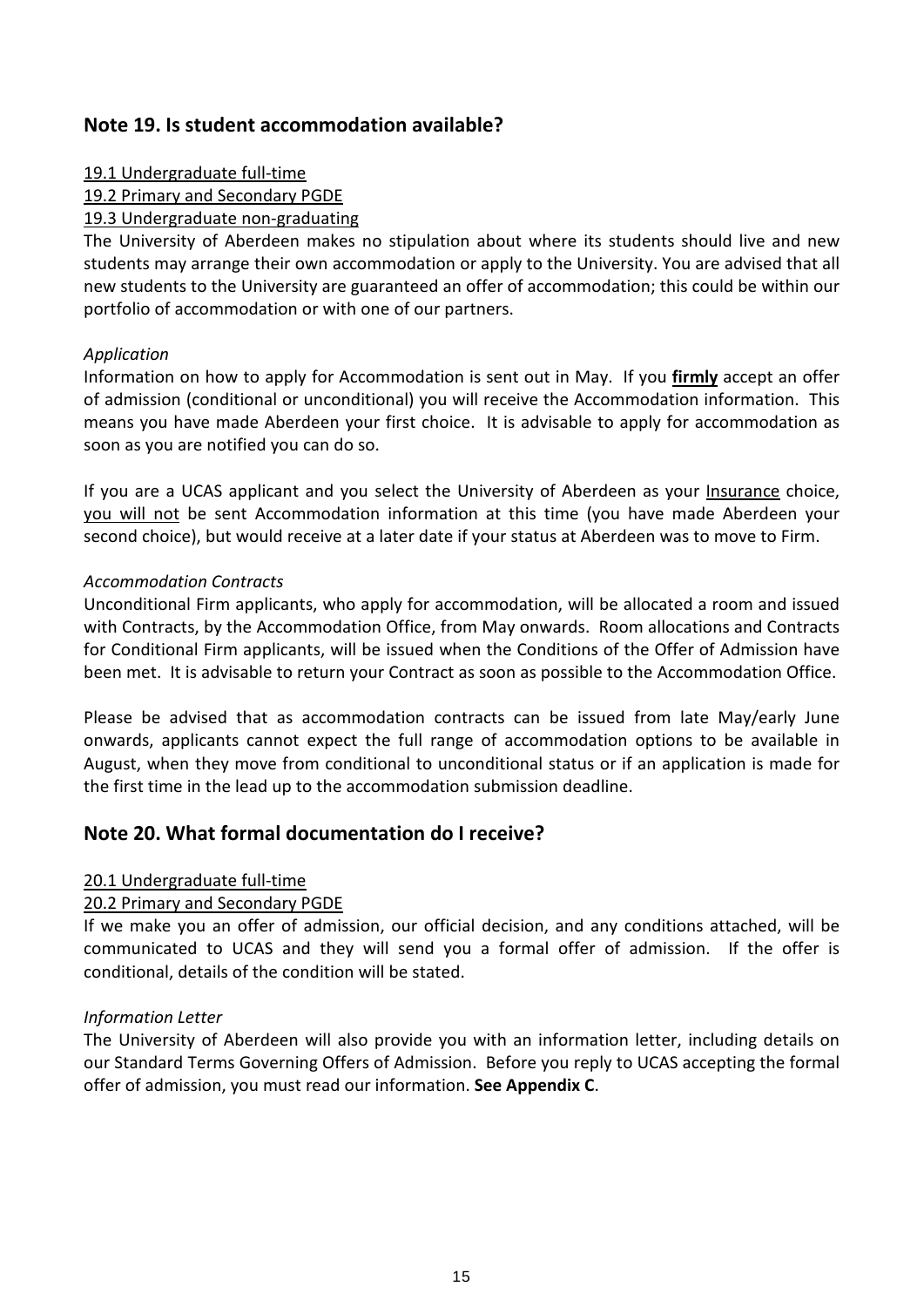#### *Certificate of Acceptance*

If you firmly accept an offer from the University of Aberdeen, we will provide you with a Certificate of Acceptance. This document is issued from May, at the same time as the Accommodation information. (**See Note 19**)

For International students, the Certificate of Acceptance is an important document and should be held in a secure place. The Certificate of Acceptance will contain a CAS number, required by International students who require a Tier 4 visa to enter the UK. You may require this document to obtain, for example, assistance towards the cost of tuition fees and/or a student loan, to open a student bank account in the UK or to apply for a visa.

#### *Confirmation*

If you firmly accept a conditional offer of admission and move to unconditional firm status following receipt of examination results, you will receive from UCAS an AS12 communication (**See Note 26**). It is important that you follow the instructions sent by UCAS. You will also receive a letter of confirmation from the University of Aberdeen and if you applied for a place in Halls, the Contract issued by the Accommodation Office.

#### *Joining Pack*

Throughout August and early September, you will be sent a Joining Pack if you have i) firmly accepted an unconditional offer or ii) accepted an offer (conditional firm or insurance) and you have moved to unconditional firm status following the receipt of examination results.

The Joining Pack contains information that will help you prepare for the start of term and will include information on Registration.

#### 20.3 Undergraduate non-graduating

If we make you an offer of admission, we will write to you with a formal offer. Our formal offer will also contain a document detailing the Standard Terms Governing Offers of Admission to the University (**See Appendix C**). If you accept, you will receive Accommodation information from early May. If you are to commence studies during the first semester (September start), you will be sent a Joining Pack in August or early September. If you are to commence studies during the second semester (January start), the Joining Pack will be sent in December. The Joining Pack contains information that will help you prepare for your time at the University of Aberdeen and will include information on Registration.

Please refer to **1.3** for detailed information.

# **Note 21. Where can I find out the term dates?**

21.1 Undergraduate full-time

21.2 Primary and Secondary PGDE

21.3 Undergraduate non-graduating

The term dates are intimated to applicants during the admissions cycle but can also be found on our web pages at: [www.abdn.ac.uk/infohub/study/term-dates.php](http://www.abdn.ac.uk/infohub/study/term-dates.php)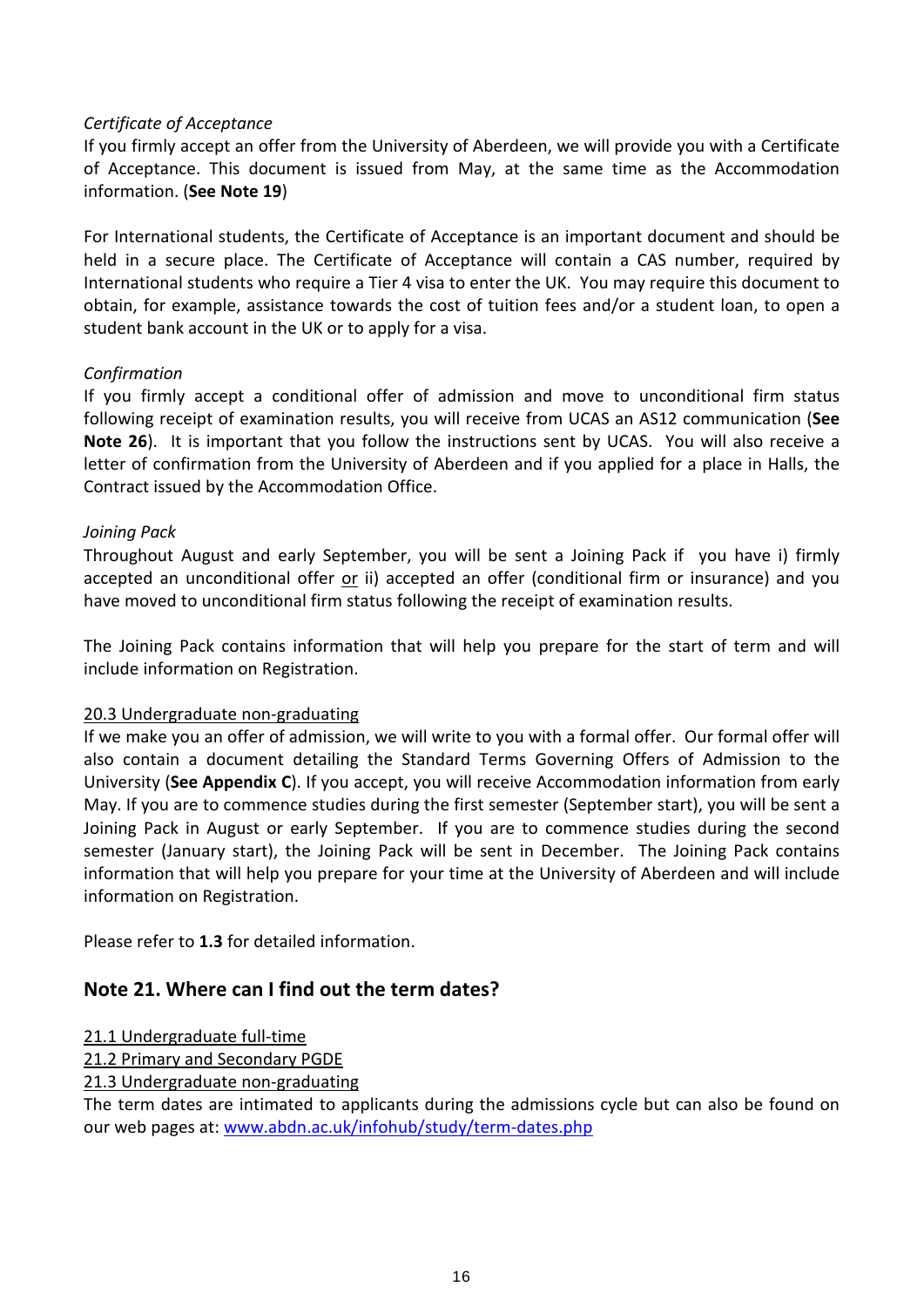# **Note 22. What happens if I have disability, medical condition or specific learning difficulty?**

22.1 Undergraduate full-time

22.2 Primary and Secondary PGDE

22.3 Undergraduate non-graduating

The University welcomes applications from disabled applicants and the University aims to make all of the services it provides as accessible as possible. The University's Disability Advisers are the main point of contact for discussing any requirements you may have. Each School also has a designated Disability Co-ordinator who is responsible for ensuring that any provisions that have been agreed are put in place.

The University's Disability Advisers are based in the Student Advice and Support Office, Student Support Services. They are informed of all applicants who have disclosed a disability or impairment. The Disability Advisers contact each of these applicants to discuss support arrangements and to ensure that appropriate guidance is given.

If you think it would be helpful, you are welcome to contact a Disability Adviser for a confidential discussion on your application. More information can be found on our web pages at [www.abdn.ac.uk/disability](http://www.abdn.ac.uk/disability) or by email: [student.disability@abdn.ac.uk](mailto:student.disability@abdn.ac.uk)

The application for admission provides applicants with the opportunity to disclose a disability and the University of Aberdeen encourages early disclosure. In line with the Admissions Policy, the University makes the reassurance that a disability will not affect the outcome of an application. Early disclosure enables the University to work with you to ensure that appropriate support systems are in place to allow you to participate fully in your studies.

# **Note 23. Can I come and visit the University of Aberdeen?**

### 23.1 Undergraduate full-time

### 23.2 Primary and Secondary PGDE

### 23.3 Undergraduate non-graduating

The University of Aberdeen has an 'Open Door' policy, which means that you are welcome to contact us to arrange a private visit at any time. A visit tailored to your interests is the most informative and enjoyable way to find out what it is really like to be a student at the University of Aberdeen and the University encourages you to visit as an individual and/or to come to one of the Applicant Visit Days.

To arrange a visit, please go to at: [www.abdn.ac.uk/study/open-days.php](http://www.abdn.ac.uk/study/open-days.php) and Book a Private Visit from the links available on the screen. Alternatively you can telephone +44 (0) 1224 272090/91 or email: **sras@abdn.ac.uk** You are asked to give a least two weeks' notice of when you wish to visit, and which subjects you would like to see, so that adequate arrangements can be made for you.

Each year, we hold our General Open Day (30 August 2016). If you attend, it is an ideal opportunity for you to visit the University of Aberdeen, either before you submit an application or before you commence studies.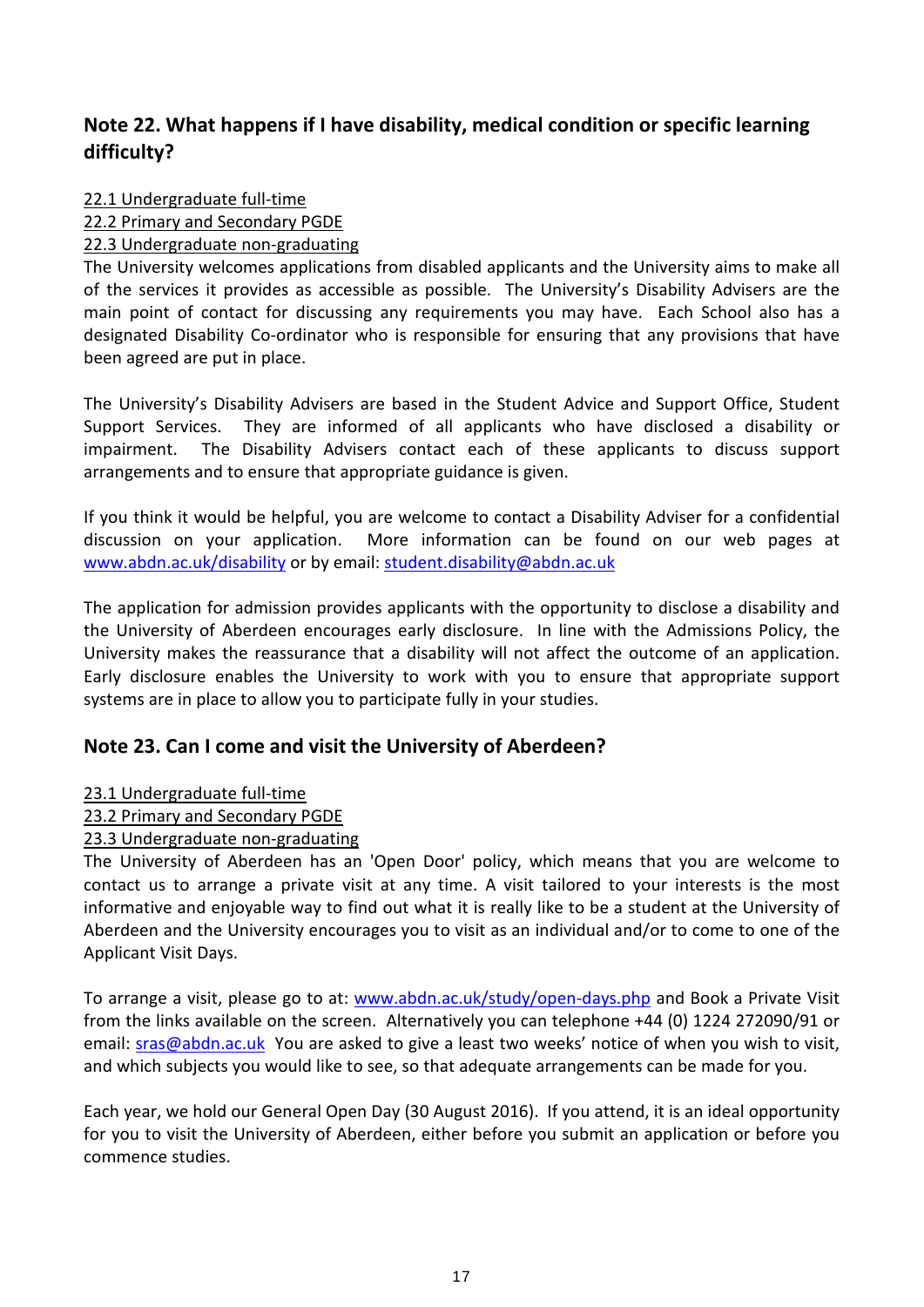In addition to the General Open Day, we also hold a number of Applicant Visit Days and they normally take place in March. If you receive an offer of admission for one of the MA degrees, Science degrees, Divinity degrees, Law degrees or Engineering degrees, details about the Applicant Visit Days will be sent to you.

If you are an MBChB (A100), Graduate Dental Surgery (A201) or Education applicant, you are encouraged to attend the General Open Day prior to submitting your application to UCAS. If this has not been possible, you are welcome to contact us to arrange a private visit, however your visit to the University may be confined to a tour of the appropriate campus and the opportunity to talk with a Student Ambassador. MBChB and Graduate Dental Surgery applicants attending for interview will have the opportunity to attend a tour of the medical campus at Foresterhill and talk with a current medical student acting as a Student Ambassador.

# **Note 24. Do you verify my previous qualifications?**

### 24.1 Undergraduate full-time

If you hold non-UK qualifications or if you have sat the examinations listed in your UCAS application outside the UK, you are required to send the University of Aberdeen good quality photocopies of your examination certificates for verification. In certain circumstances, UK candidates may also be asked to supply the University with good quality photocopies of their examination certificates. If you apply for the Education degrees and you are selected for interview, you will be required to provide good quality photocopies of your examination certificates, particularly relating to English and Mathematics.

If you are requested to provide copies of your examination certificates, admission papers such as your Certificate of Acceptance will not be issued until you provide copies of the relevant paperwork.

The University of Aberdeen reserves the right to scrutinise the originals of applicants' certificates for all examinations detailed in the UCAS application at any time.

If you become a registered student at the University of Aberdeen, you have the opportunity to check the information we hold on your qualifications. Corrections can be made during Advising and Registration week at the start of term, or thereafter by contacting Student Recruitment and Admissions.

#### 24.2 Undergraduate non-graduating

The information contained in the application form is generally sufficient to allow the Admissions Selector to reach a decision. On occasion, you may be contacted to clarify data if the Admissions Selector is unable to determine information. If you become a registered student at the University of Aberdeen, you have the opportunity to check the information we hold on your qualifications. Corrections can be made at Advising or by contacting the Student Recruitment and Admissions Service.

Please refer to **1.3** for detailed information.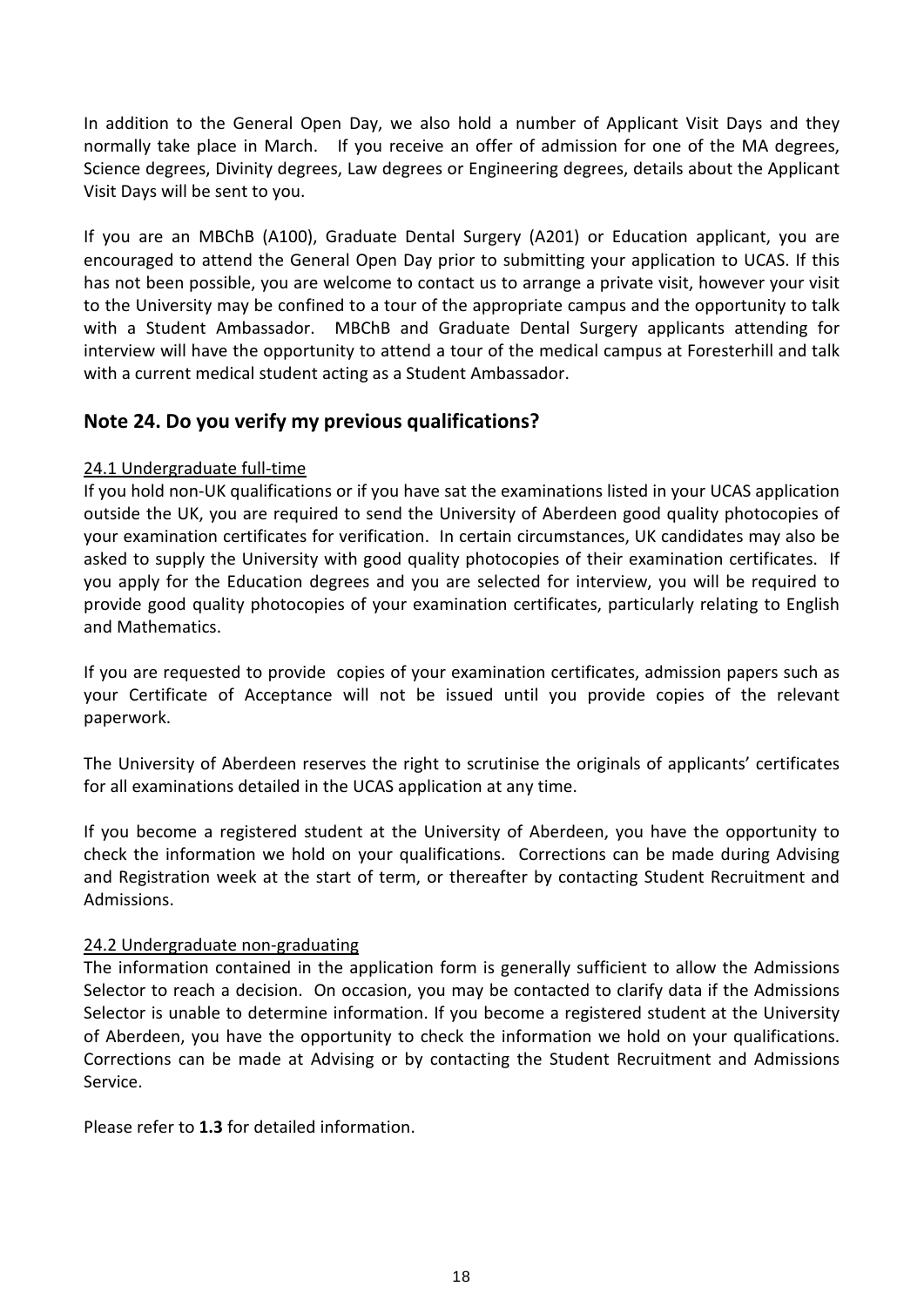#### 24.3 Primary and Secondary PGDE

You are required to send the University of Aberdeen good quality photocopies of your examination certificates for verification. In certain circumstances, UK candidates may also be asked to supply the University with good quality photocopies of their examination certificates. Information on which certificates to provide is sent with our Acknowledgement. If you are selected for interview, you will be required to provide good quality photocopies of your examination certificates, particularly relating to your degree and to English and Mathematics. Admission papers such as your Certificate of Acceptance will not be issued until your provide copies of the relevant paperwork.

The University of Aberdeen reserves the right to scrutinise the originals of applicants' certificates for all examinations detailed in the UCAS application at any time.

If you become a registered student at the University of Aberdeen, you have the opportunity to check the information we hold on your qualifications. Corrections can be made at Registration or by contacting the Student Recruitment and Admissions Service - [ugadmissions@abdn.ac.uk](mailto:ugadmissions@abdn.ac.uk)

# **Note 25. Do I have to let you know my examination results?**

#### 25.1 Undergraduate full-time

The University of Aberdeen receives direct notification of most examinations from UCAS**, including previously achieved qualifications** including the following:-

Scottish Qualifications Authority, Higher Grades and Advanced Higher Grades and HNC/HND General Certificate of Education taken in the UK Irish Leaving Certificate International Baccalaureate BTEC (National Diploma)

You do not need to notify the University of Aberdeen of your results in respect of the above examinations. If you intend to sit any other examinations, you must arrange for the results of these examinations to be sent to the Student Recruitment and Admissions Service at the University of Aberdeen.

Please be aware that should discrepancies arise between the declared information provided in the UCAS application and the verified results from the examination boards, the University of Aberdeen reserves the right to withdraw the offer of admission.

#### 25.2 Undergraduate non-graduating

You are not normally required to send us information on your examination results as all information will be contained in your application form.

Please refer to **1.3** for detailed information.

#### 25.3 Primary and Secondary PGDE

The University of Aberdeen does not receive direct notification of examinations and degrees from UCAS. If you have an offer of admission for the PGDE Primary or Secondary, you must ensure that you send us a copy of your results.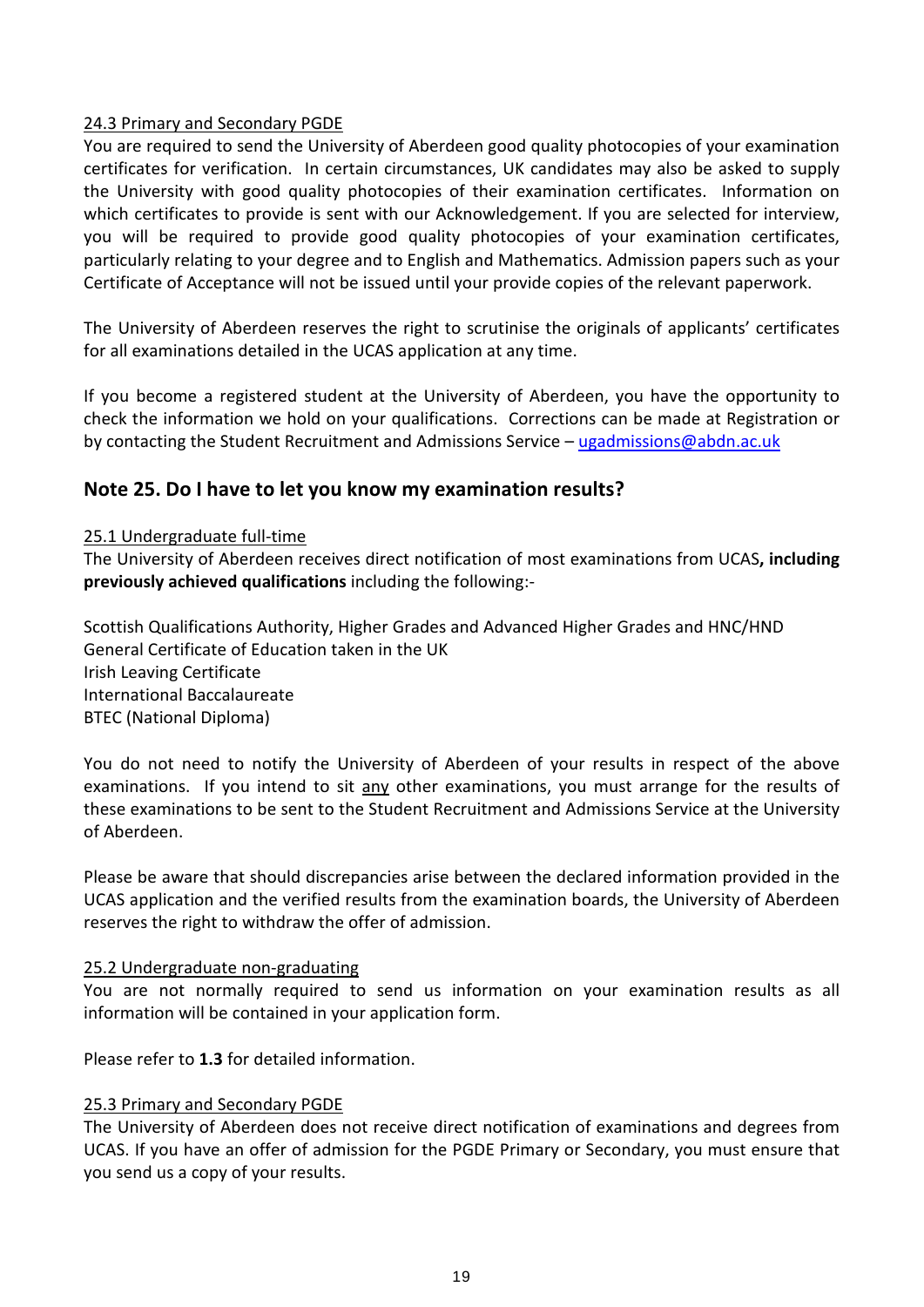# **Note 26. What is confirmation?**

#### 26.1 Undergraduate full-time

#### 26.2 Primary and Secondary PGDE

Confirmation is the process in which we confirm conditional offers made earlier in the application cycle. Confirmation applies if you are holding a conditional offer and you move to unconditional status following receipt of your examination results.

If you firmly accept a conditional offer of admission at the University of Aberdeen and you meet the conditions of our offer, you will receive formal confirmation of the unconditional status from UCAS.

A UCAS communication would also be sent to you if you selected the University of Aberdeen as your Insurance choice and then move to Firm status with us following the release of the examination results. One way in which this can happen is if you do not meet the conditions of your offer with the university you selected as your Firm choice.

If you firmly accept an unconditional offer of admission you will not receive a UCAS communication confirming your place following the release of examination results.

#### 26.3 Undergraduate non-graduating

Confirmation does not apply to you if you are a non-graduating student.

Please refer to **1.3** for detailed information.

# **Note 27. What is clearing?**

### 27.1 Undergraduate full-time

### 27.2 Primary and Secondary PGDE

Clearing is the final chance to gain a place at university if you are a UCAS applicant and you are not holding any offers of admission. Through Clearing you have the opportunity to be considered by institutions with vacancies. Clearing generally takes place during July and August and you become eligible by several means – receiving no offers, declining all offers, applying after the UCAS deadlines or being turned down at Confirmation. UCAS will inform you if you are eligible for Clearing.

Should the University of Aberdeen have vacancies during Clearing, the UCAS web pages will provide details.

### 27.3 Undergraduate non-graduating

Clearing does not apply if you are a non-graduating student. Please refer to **1.3** for detailed information.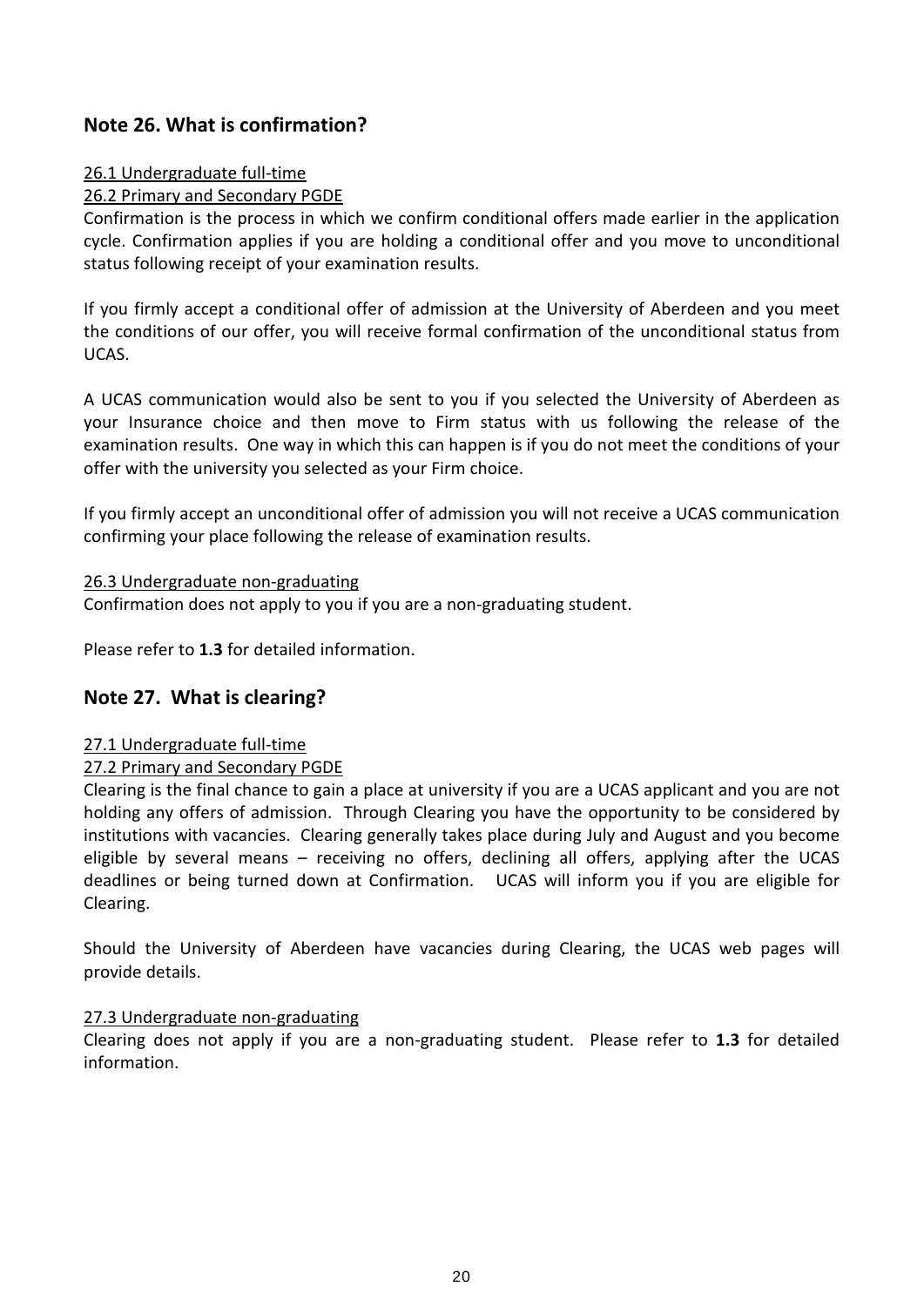# **Note 28. Are there any scholarships available?**

### 28.1 Undergraduate full-time

The University of Aberdeen offers Entrance Scholarships for undergraduate students resident in the UK. There are awards available for entry in September 2016. In come case closing dates apply – usually May 2016. Full details are available on the web at: [www.abdn.ac.uk/study/undergraduate/finance.php](http://www.abdn.ac.uk/study/undergraduate/finance.php)

If you are an International student, you can find more information on the web at: [www.abdn.ac.uk/study/undergraduate/international-students-281.php](http://www.abdn.ac.uk/study/undergraduate/international-students-281.php)

### 28.2 Undergraduate non-graduating

Scholarships are not generally available from the University of Aberdeen for Undergraduate nongraduating students.

# 28.3 Primary and Secondary PGDE

Scholarships are not generally available from the University of Aberdeen for students participating on the PGDE, however more information on support for postgraduate studies can be found on the web at: [www.abdn.ac.uk/postgraduate/finance.php](http://www.abdn.ac.uk/postgraduate/finance.php)

# **Note 29. Is my proficiency in english good enough?**

### 29.1 Undergraduate full-time

# 29.2 Primary and Secondary PGDE

# 29.3 Undergraduate non-graduating

If your first language is not English, it is important that your proficiency in English is good in order for you to study successfully at the University of Aberdeen. Without this ability you will find great difficulty in understanding lectures, producing written work and sitting examinations. Even if you have been educated in the medium of English, you must meet our English Language requirements. You can find more information on our web pages at: [www.abdn.ac.uk/study/international/english](http://www.abdn.ac.uk/study/international/english-requirements.php)[requirements.php](http://www.abdn.ac.uk/study/international/english-requirements.php)

If you are in doubt about your proficiency in English, contact the British Council office or equivalent in your country.

# **Note 30. What if I wish to cancel my application?**

### 30.1 Undergraduate full-time

### 30.2 Primary and Secondary PGDE

The consumer protection regulations provide applicants with the 'right to cancellation' of their contract with UCAS.

- Applicants can contact UCAS with 14 days of submitting a their application to cancel their whole application and obtain a refund.
- Applicants can contact UCAS within 7 days of submitting an application to change their minds about initial choices.
- Applicants can change replies to offers within 7 days of making them.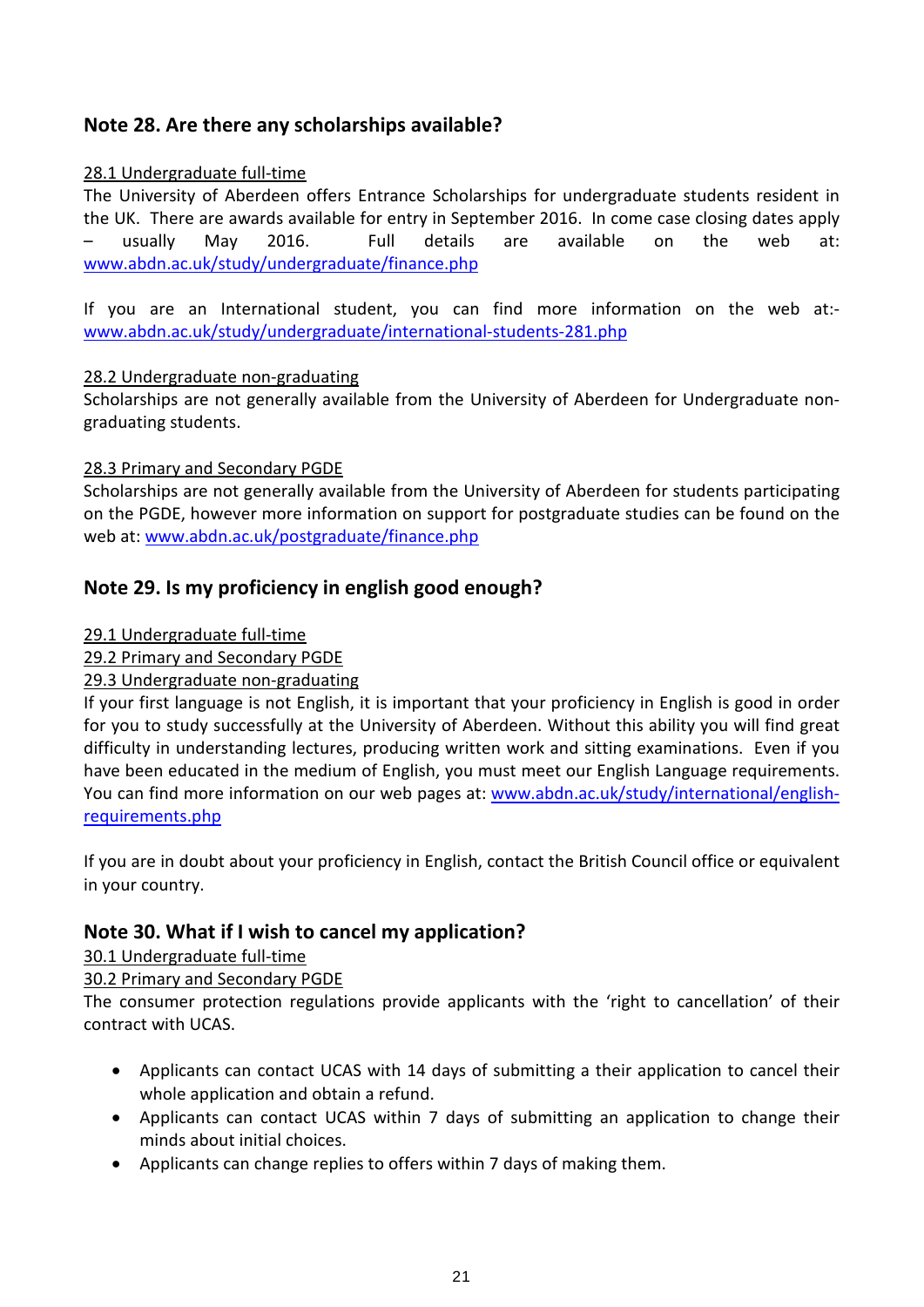• Applicants can completely withdraw their application to UCAS at any time throughout the application cycle, but the application fee is not refunded.

Applicants can use UCAS Track to cancel choices if there are outstanding decisions. Applicants can then reply to other offers.

#### 30.3 Undergraduate non-graduating

Applicants can contact to the University of Aberdeen at any time throughout the application cycle to amend any aspect of their application or to completely withdraw.

# **Note 31. How do I make a complaint regarding my application for admission?**

#### 31.1 Undergraduate full-time

### 31.2 Primary and Secondary PGDE

### 31.3 Undergraduate non-graduating

It is the policy of the University at all times to provide the highest possible level of service to its applicants. Nevertheless, it is recognised that there will be occasions when applicants may feel that the level of service, or the treatment they have received from staff, has fallen short of that normally expected.

If you are unhappy in regard to your application for admission, you can raise your concerns in the first instance with the person who answers your call. In many cases staff in the Student Recruitment and Admissions Service will be able to sort out your problem over the phone. Or you can write, giving your applicant number if you know it, to the Head of Admissions, Student Recruitment and Admissions Service, Directorate of Student Life, University of Aberdeen, The Hub, Elphinstone Road, King's College Aberdeen, AB24 3TU.

If you are unable to resolve your concerns, guidance on the procedure for submitting a complaint is given in the University's Policy on Student Complaints which can be accessed at [www.abdn.ac.uk/staffnet/teaching/appeals-and-complaints-686.php](http://www.abdn.ac.uk/staffnet/teaching/appeals-and-complaints-686.php) and its accompanying Guidance Note.

Applicants may raise a complaint about the application process and/or its outcome, but do not have an automatic right of appeal against a decision as to whether or not they should be offered a place at the University of Aberdeen. However, the University will normally review admissions decisions where a complaint has been received about the application process and/or its outcome, or if new information about an application comes to light.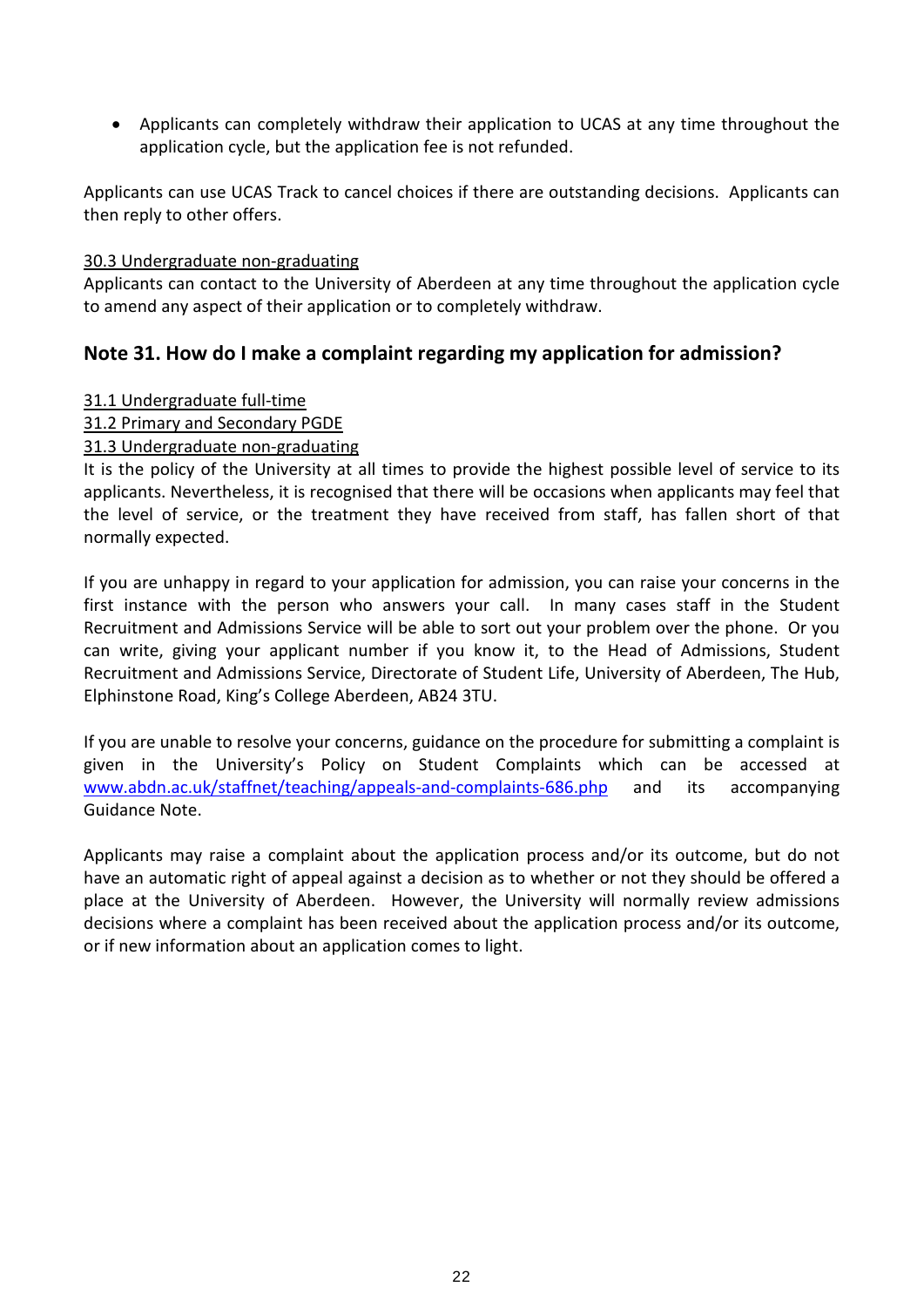# **Data Protection**

In submitting an application to UCAS, including UCAS Teacher Training, you confirm that the information given is complete and accurate.

When you agree to the terms of use of the application scheme, you consent to the processing of your personal data (as defined by the Data Protection Act 1998) by the UCAS Group of Companies and educational establishments in accordance with UCAS privacy policy.

You accept that UCAS :-

- will share the details of your application with the universities and colleges to which you apply at any time during the application cycle so that they can consider it.
- may use details in your application to verify your identity by means of official, publicly available or commercially available identity checking services. If any adverse information is revealed about you, you will have the opportunity to provide an explanation.
- Will share performance information, where available, about your UK school or college with the universities and colleges to which you apply and they may use this information when they consider you.
- May keep a copy of your application and use the information to collect and publish statistics or monitor equal opportunities (or both). No published information will identify you as an individual.
- May use or disclose information on your application for research and monitoring purposes, but no information that could identify you as an individual will be published.
- May co-operate with, and may share your personal data with banks, other organisations and their agents about any products and services which you apply for, by checking on your identity and status as a UCAS applicant, or an accepted applicant, and the commencement date and duration of your study.
- Will, unless you opt otherwise, allow your school, college or UCAS-registered centres access to the content and progress of your application (including information on our acceptance and entry to an institution or if you are ultimately unplaced). They will not be able to amend the application. This will allow the school or college to continue to support you throughout the application process and to hold information on the outcome.
- May, with your additional consent, share relevant details of your application with the Student Loans Company as long as your normal residence is within England, Wales or Northern Ireland. This information will be used by the Student Loans Company in connection with any application for a loan which you may choose to make in the future. The Student Loans Company will process your personal information in accordance with its own privacy policy. The UCAS Group of Companies shall not be liable to you for any loss or damage that you might suffer in connection with the use or processing of your personal information by the Student Loans Company.
- May also, with your consent, remind you by text, or email about the deadline for submitting your application for a student loan. Please note that to the fullest extent permitted by law we do not accept liability for any loss or damage that you might suffer if we do not do so.
- Will appropriate share information with relevant professional and/or regulatory bodies in connection with enquiries relating to ultimate fitness to practice.
- Will correspond with your exam board or awarding organisation about your results and in connection with any survey they undertake or commission on their behalf.
- If your application includes material that appears to have been copied from another source, we may notify the universities and colleges to which you have applied and your existing school, college or other UCAS-registered centre. Where you request us to do so, we may (but we are not obliged) to enter into dialogue with those parties with a view to resolving the matter.
- Will supply details from your application and associated examination results to the Higher Education Statistics Agency.
- Will share your personal data with other companies in the UCAS Group, who (with your consent) may use it to keep you informed by electronic means, or (unless you object) may use it to keep you informed by other means of information services, and products that they think are relevant to you as a student.
- Will share information from your application with government departments responsible for skills funding in the UK.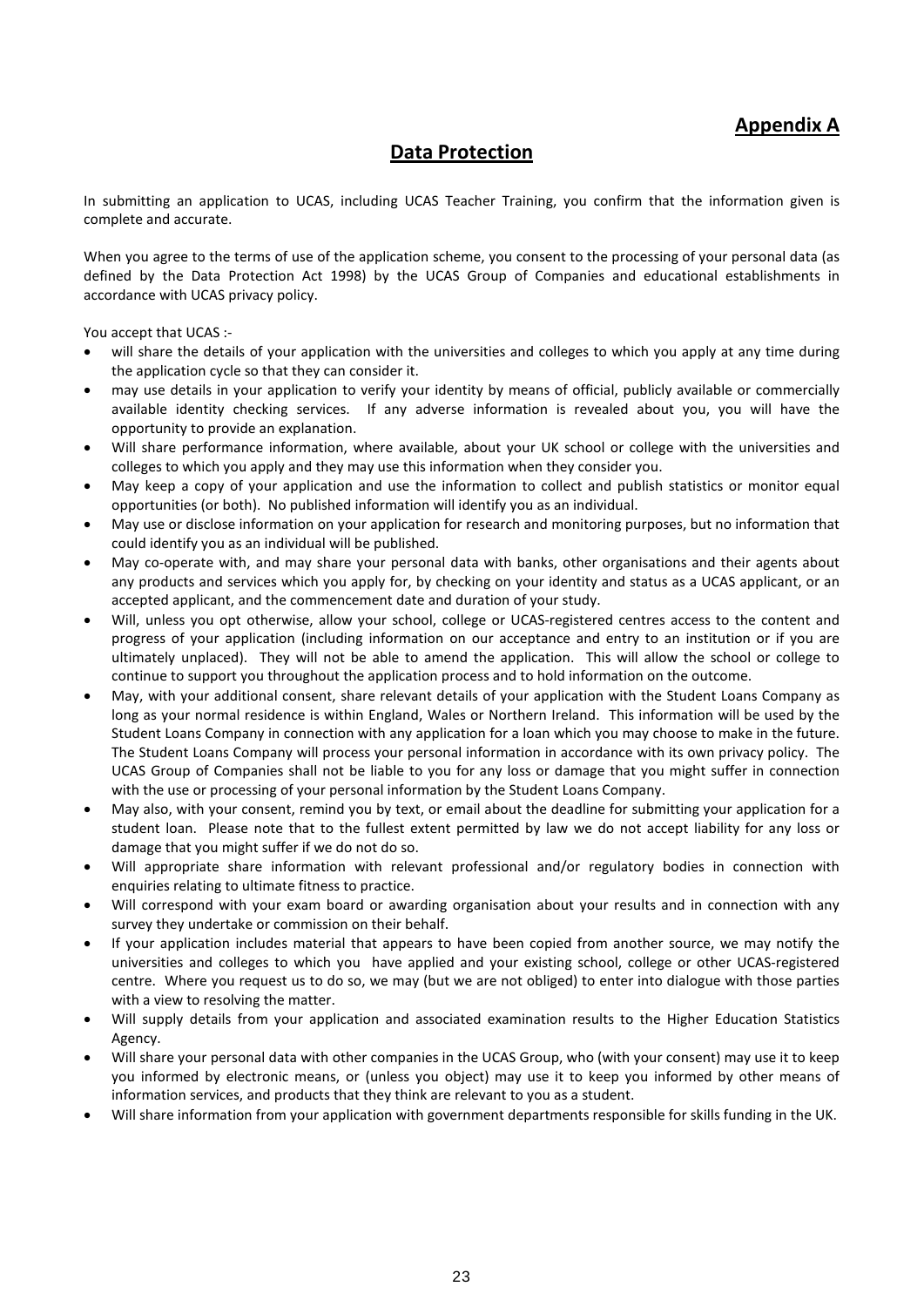UCAS confirm that the information provided in your application, including further information given to support your application and associated with the progress of your application throughout the UCAS system, will normally be confidential between:

- you;
- the UCAS Group of Companies;
- your referee;
- the appropriate staff and advisers at the higher educational establishments to which you have applied and their consultants or professional advisers;
- your school, college or training organisation including its governing body or controlling authority;
- your parents or legal guardians, where appropriate;
- your nominated representative whom you appoint and notify to us to act on your behalf in making enquiries;
- your appointed agent to assist you in the processing of your application;
- professional or regulatory bodies in connection with enquiries relating to ultimate fitness to practice;
- your exam board or awarding organisation or their respective agents;
- your student support assessment body;
- the Student Loans Company (where applicable);
- the higher education funding council for England, Scotland, Wales and Northern Ireland;
- the Higher Education Statistics Agency;
- the Department for Education and the Department for Business, Innovation & Skills, including Learning Records Service (previously MIAP);
- departments with remits in educational matters forming part of devolved Government in Wales, Scotland and Northern Ireland;
- departments responsible for skills funding: the Skills Funding Agency (SFA), the Young Peoples Learning Agency (YPLA), the Department for Children, Education, Lifelong Learning & Skills (DCELLS), the Department for Employment & Learning Northern Ireland (DELNI) and the Scottish Qualification Authority (SQA) or any successor bodies continuing similar responsibilities;
- accredited researchers or research bodies which request data for research purposes;
- the university or college which accepts you, to create a student record about you for the Higher Education Statistics Agency and its statutory customers;
- for international applicants, the British Council or appropriate agency;
- for applicants who also apply to study at institutions in the Republic of Ireland, The Central Applications Office Ltd (universities and other higher education institutions) located in Galway, Ireland;
- the UK Border Agency in connection with verification procedures for the entry of an international applicant into the United Kingdom for study purposes.

The University of Aberdeen is a data controller as defined in the Data Protection Act. The University requires to collect personal data in order to process applications, and to reach decisions on entry. Any data provided in relation to an application (including data provided by UCAS) will be treated in confidence by the Admissions Office, Admissions Selectors and administrative staff in relevant sections. Data will not be relayed to any third party unless the University of Aberdeen is required to do so under the terms of the Act itself. As noted by UCAS, in the event of a successful application the data will be held at the University of Aberdeen as the basis of the ongoing Student Record.

In order to improve its performance the University of Aberdeen organises, from time to time, surveys of applicants including those who do not accept our offer, after the main admissions process has taken place. If you do not wish to take part in such a survey, you are asked to write to the Student Recruitment and Admissions Service.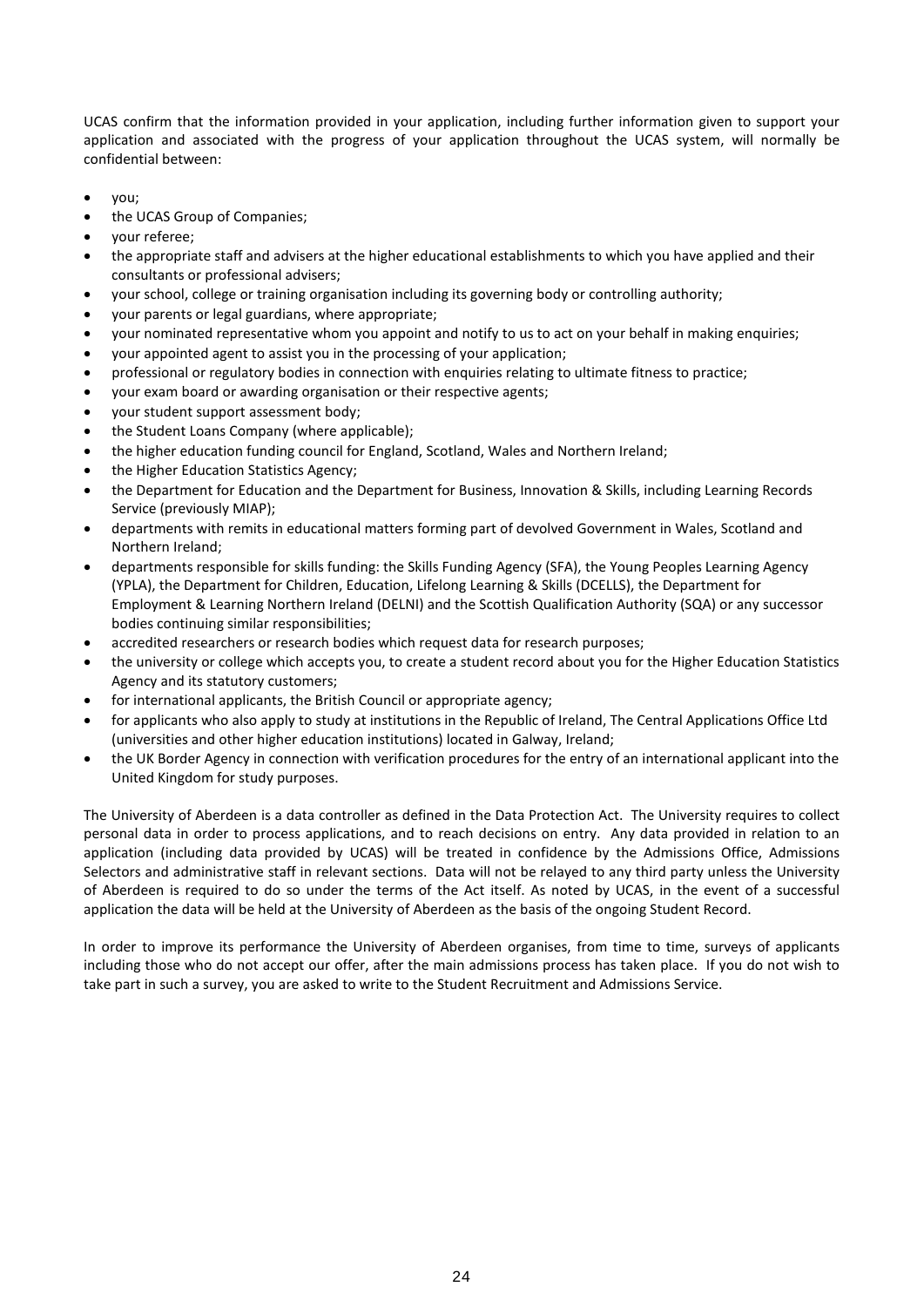# **Appendix B**

#### **CLASSIFICATION OF STUDENTS FOR PURPOSES OF TUITION FEES**

#### **General**

In accordance with the fee regulations (HE) for Scotland as at 23 February 2016, if you fit into one of the fourteen categories, you must be charged 'Home' Fees if you attend Higher Education in Scotland. Fee regulations change frequently and it is advised to check the UKCISA website [www.ukcisa.org.uk](http://www.ukcisa.org.uk/) for the latest information.

Please note that the fee regulations detailed below relate specifically to Higher Education in Scotland, for entry from  $1<sup>st</sup>$  August 2016, and that there are different fee regulations in operation in England, Wales and Northern Ireland.

#### **Please be advised that, if you complete and return the Fees Classification Enquiry Form, Question 1 must be answered.**

Full information is detailed below and can also be found at: [www.ukcisa.org.uk/Information--Advice/Fees-and-](http://www.ukcisa.org.uk/Information--Advice/Fees-and-Money/Scotland-fee-status)[Money/Scotland-fee-status](http://www.ukcisa.org.uk/Information--Advice/Fees-and-Money/Scotland-fee-status)

Definitions of the terminology used below all link to the above url. For the detailed terminology, select Higher Education and click on the appropriate section, 1 to 15.

#### **1: Those who have a 'relevant connection' to Scotland**

In order to qualify for 'home' fees under this category, you must meet all of the following criteria:

(a) you must b[e settled](http://www.ukcisa.org.uk/Information--Advice/Fees-and-Money/Scotland-fee-status#RL) in th[e UK](http://www.ukcisa.org.uk/Information--Advice/Fees-and-Money/Scotland-fee-status#RL) on the [relevant date;](http://www.ukcisa.org.uk/Information--Advice/Fees-and-Money/Scotland-fee-status#RL) **and**

(b) you must be [ordinarily resident](http://www.ukcisa.org.uk/Information--Advice/Fees-and-Money/Scotland-fee-status#RL) in Scotland on the relevant date. However, if you are ordinarily resident in Scotland because you moved from elsewhere in the [UK and Islands](http://www.ukcisa.org.uk/Information--Advice/Fees-and-Money/Scotland-fee-status#RL) to undertake a course, then you are considered to be ordinarily resident wherever you moved from; **and**

(c) your ordinary residence in Scotland on the relevant date must not be attributable to / connected with any period of residence in Scotland that was wholly/mainly for the purpose of receiving full-time education within the immediately preceding three-year period; if it is, then you will not be eligible under this category unless you acquired the right of [permanent residence](http://www.ukcisa.org.uk/Information--Advice/Fees-and-Money/Scotland-fee-status#RL) in the UK "as a result of residence for full-time education which has led to" this right; **and**

(d) you must also have been ordinarily resident in the  $UK$  and Islands for the full three year period before the relevant date, eg if your course begins in October 2016, the date in (a) above will be 1 August 2016 and you must have been ordinarily resident in the UK and Islands from 1 August 2013 to 31 July 2016; **and**

(e) the main purpose for your residence in the UK and Islands must not have been to receive full-time education during any part of that three-year period. However, if you have the [right of permanent residence](http://www.ukcisa.org.uk/Information--Advice/Fees-and-Money/Scotland-fee-status#RL) you are excluded from this 'main purpose' test, as long as you were ordinarily resident in the **EEA** and/or Switzerland immediately prior to the fiveyear period of UK residence which led to you obtaining this right.

#### **Eligibility for the middle rate fee**

If you fail to meet (b) and/or (c) but meet all other requirements, you will still be eligible for the middle rate fee of £9000, as long as you are ordinarily resident in the UK on the relevant date. However, if you are ordinarily resident in the UK having moved from [the Islands](http://www.ukcisa.org.uk/Information--Advice/Fees-and-Money/Scotland-fee-status#RL) to undertake a course, then you are considered to be ordinarily resident in the Islands.

#### **2: Those who are 'settled' in the UK and have exercised a 'right of residence' in the EEA and/or Switzerland, and family members of 'settled' UK nationals**

In order to qualify for 'home' fees under this category, you must meet all of the following criteria:

(a) you are [settled](http://www.ukcisa.org.uk/Information--Advice/Fees-and-Money/Scotland-fee-status#RL) in the  $UK$  or you are the family member of a [UK](http://www.ukcisa.org.uk/Information--Advice/Fees-and-Money/Scotland-fee-status#RL) national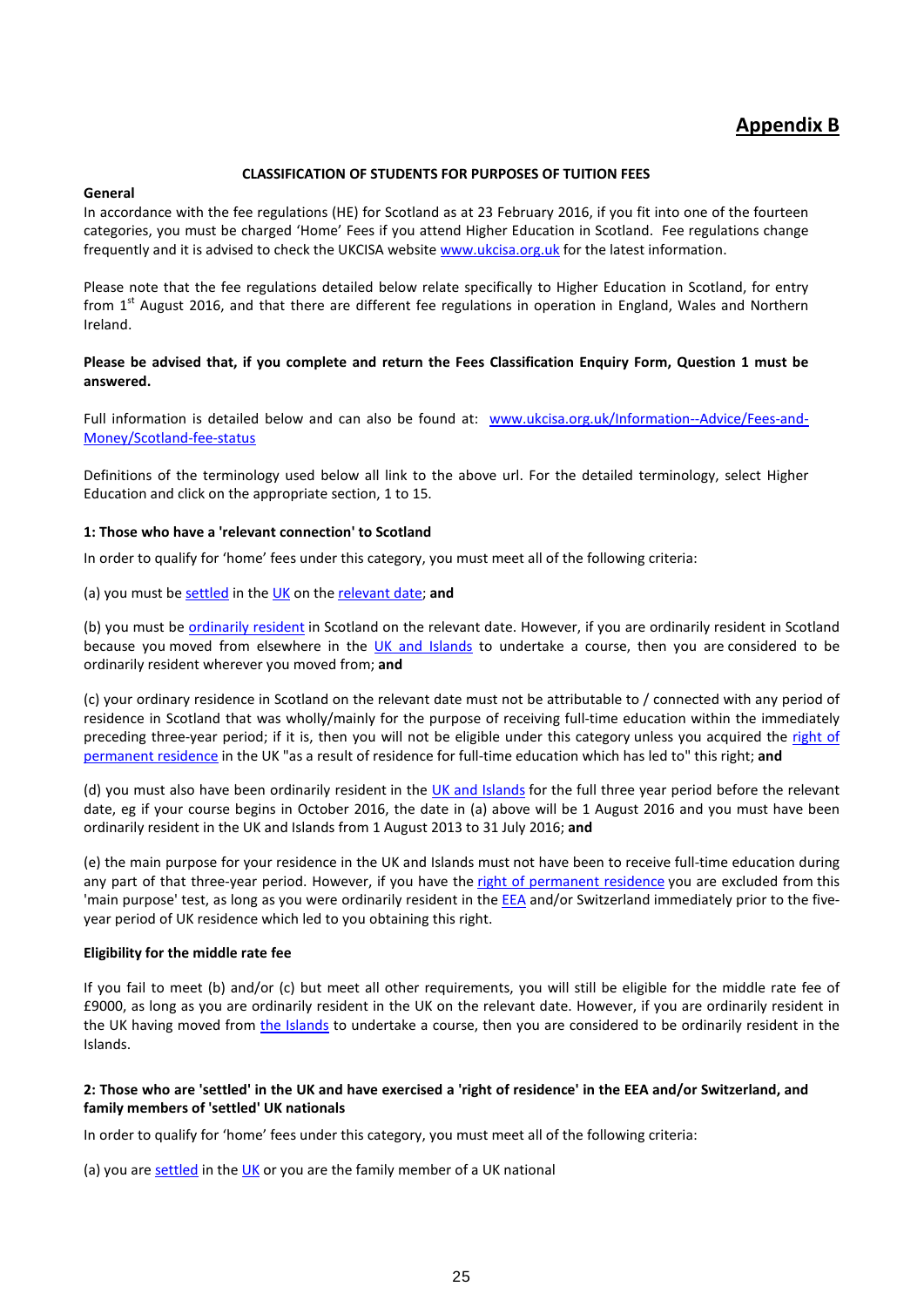**Note:** If you are the family member of a UK national, the requirement to be settled does not apply to you;

**and**

(b) you have left the UK and exercised a right of residence elsewhere in the **EEA** and/or Switzerland but were settled in the UK immediately before leaving

**Note:** If you are the family member of a UK national then you do not have to have been settled in the UK immediately before that person exercised a right of residence. A right of residence covers those people, and their family members, who are in the EEA and/or Switzerland as workers, self-employed people, students and/or self-sufficient people;

**and**

(c) you were [ordinarily resident](http://www.ukcisa.org.uk/Information--Advice/Fees-and-Money/Scotland-fee-status#RL) in Scotland, immediately before leaving the UK, in a way that was not attributable to, or not connected with, any period of residence in Scotland, that was mainly for receiving full-time education, within the immediately preceding three years; **and**

(d) you have been ordinarily resident in the EEA and/or Switzerland for the three years preceding the [relevant date;](http://www.ukcisa.org.uk/Information--Advice/Fees-and-Money/Scotland-fee-status#RL) **and**

(e) in a case where the ordinary residence referred to in (d) above was wholly/mainly for the purposes of receiving fulltime education, you were ordinarily resident in EEA/Switzerland immediately before that three-year period.

#### **3: EU nationals, and family**

In order to qualify for 'home' fees under this category, you must meet all of the following criteria:

(a) on th[e relevant date,](http://www.ukcisa.org.uk/Information--Advice/Fees-and-Money/Scotland-fee-status#RL) you must either be a:

- **1. non-U[K EU](http://www.ukcisa.org.uk/Information--Advice/Fees-and-Money/Scotland-fee-status#RL) national, or th[e family member](http://www.ukcisa.org.uk/Information--Advice/Fees-and-Money/Scotland-fee-status#RL) of such a person;** or
- **2. UK national who has exercised a right of residence, for more than three months, as a [worker,](http://www.ukcisa.org.uk/Information--Advice/Fees-and-Money/Scotland-fee-status#RL) self-sufficient person, or student, in anothe[r EEA](http://www.ukcisa.org.uk/Information--Advice/Fees-and-Money/Scotland-fee-status#RL) member state / Switzerland, or the family member of such a person. For UK nationals, the utilisation of a right of residence can include time spent as an employed, self-employed, self-sufficient person, or student, in a country other than the UK of which the student is also a national;**

**Note: To be considered a family member of a non-UK national or UK national, the regulations stipulate that you must be joining or accompanying that person in the UK.**

#### **and**

(b) you, or the person that you are a relevant family member of, must have been [ordinarily resident](http://www.ukcisa.org.uk/Information--Advice/Fees-and-Money/Scotland-fee-status#RL) in the EEA, Switzerland and/or the EU [overseas territories](http://www.ukcisa.org.uk/Information--Advice/Fees-and-Money/Scotland-fee-status#RL) for the three years before the relevant date; **and**

(c) where eligibility depends on you (the student) being the person who has been ordinarily resident in the residence area for the three years before the relevant date, the main purpose of your residence in that area must not have been to receive full-time education during any part of the three-year period.

Up until August 2012, a student studying in Scotland and paying the 'overseas' fee could potentially become a 'home' fee payer from the following academic year if: the country of their nationality joined the European Union (EU); or they were a relevant family member of someone whose country joined the EU; or they acquired citizenship of an EU member state; or they were a relevant family member of someone who acquired citizenship of an EU member state. The Education (Fees and Awards) (Scotland) Regulations 2011, which introduced new provisions from 1 August 2012, limited this provision so that only those who are nationals of a country that joins the EU can benefit from this provision.

#### **4: Non-UK EU nationals, and family, in the UK & Islands**

In order to qualify for 'home' fees under this category, you must meet all of the following criteria:

(a) you are an [EU](http://www.ukcisa.org.uk/Information--Advice/Fees-and-Money/Scotland-fee-status#RL) national (but not a [UK](http://www.ukcisa.org.uk/Information--Advice/Fees-and-Money/Scotland-fee-status#RL) national), or the [family member](http://www.ukcisa.org.uk/Information--Advice/Fees-and-Money/Scotland-fee-status#RL) of such a person, on th[e relevant date;](http://www.ukcisa.org.uk/Information--Advice/Fees-and-Money/Scotland-fee-status#RL) **and**

(b) you are **ordinarily resident** in Scotland on the relevant date; and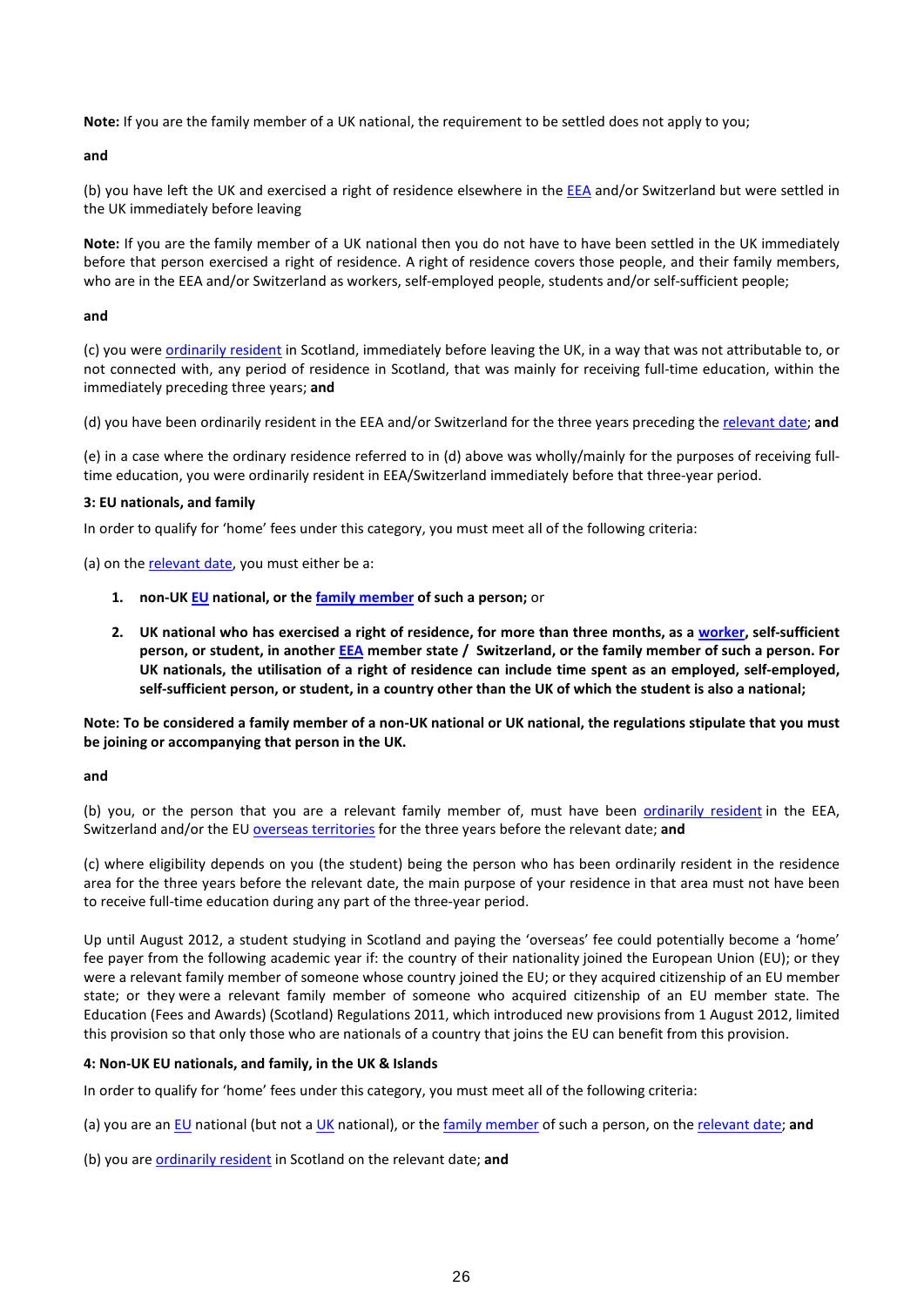(c) you were ordinarily resident in the UK [and Islands](http://www.ukcisa.org.uk/Information--Advice/Fees-and-Money/Scotland-fee-status#RL) for the three-year period before the relevant date; **and**

(d) if your residence described in (c) above was mainly for the purpose of receiving full-time education, you must have been ordinarily resident in the [EEA/](http://www.ukcisa.org.uk/Information--Advice/Fees-and-Money/Scotland-fee-status#RL)Switzerland immediately prior to the three-year period of ordinary residence in the UK and Islands.

#### **5: Non-UK EU nationals, and family, with the right of permanent residence in the UK**

In order to qualify for 'home' fees under this category, you must meet all of the following criteria:

(a) you have the [right of permanent residence](http://www.ukcisa.org.uk/Information--Advice/Fees-and-Money/Scotland-fee-status#RL) in th[e UK](http://www.ukcisa.org.uk/Information--Advice/Fees-and-Money/Scotland-fee-status#RL) under European Community (EC) law on th[e relevant date;](http://www.ukcisa.org.uk/Information--Advice/Fees-and-Money/Scotland-fee-status#RL) **and**

(b) you are [ordinarily resident](http://www.ukcisa.org.uk/Information--Advice/Fees-and-Money/Scotland-fee-status#RL) in Scotland on the relevant date. However, if you are ordinarily resident in Scotland because you moved from elsewhere in the UK and Islands to undertake a course, then you are considered to be ordinarily resident wherever you moved from; **and**

(c) your ordinary residence in Scotland on the relevant date is not attributable to, or connected with, any period of residence in Scotland that was mainly for the purpose of receiving full-time education within the immediately preceding three-year period; if it is, then you will not be eligible under this category unless you acquired the right of permanent residence in the UK "as a result of residence for full-time education which has led to a right of permanent residence"; **and**

(d) you were ordinarily resident in th[e UK and Islands](http://www.ukcisa.org.uk/Information--Advice/Fees-and-Money/Scotland-fee-status#RL) for the three-year period before the date in (a) above; **and**

(e) the main purpose for your residence in the UK and Islands must not have been to receive full-time education during any part of the three-year period unless you qualified for permanent residence due to residence for full-time education and you were ordinarily resident in th[e EEA/](http://www.ukcisa.org.uk/Information--Advice/Fees-and-Money/Scotland-fee-status#RL)Switzerland immediately prior to the three-year period in (b)

#### **Eligibility for the middle rate fee**

If you fail to meet (b) and/or (c) but meet all other requirements, you will still be eligible for the middle rate fee of £9000, as long as you are ordinarily resident in the UK on the relevant date.

#### **6: Non-UK EEA/Swiss workers, and family**

In order to qualify for 'home' fees under this category, you must meet all of the following criteria:

(a) you must be an non[-UK](http://www.ukcisa.org.uk/International-Students/Fees--finance/Home-or-Overseas-fees/Definitions/#uk_islands) [EEA](http://www.ukcisa.org.uk/Information--Advice/Fees-and-Money/Scotland-fee-status#RL) / Swiss national in the UK as [a worker,](http://www.ukcisa.org.uk/Information--Advice/Fees-and-Money/Scotland-fee-status#RL) or the [family member](http://www.ukcisa.org.uk/Information--Advice/Fees-and-Money/Scotland-fee-status#RL) of such a worker; and

(b) you must have been [ordinarily resident](http://www.ukcisa.org.uk/Information--Advice/Fees-and-Money/Scotland-fee-status#RL) in the EEA and/or Switzerland for the three years preceding the [relevant](http://www.ukcisa.org.uk/Information--Advice/Fees-and-Money/Scotland-fee-status#RL)  [date.](http://www.ukcisa.org.uk/Information--Advice/Fees-and-Money/Scotland-fee-status#RL)

Note: **If you are the child of an EEA worker who is no longer working or living in the UK, you may still be entitled to pay 'Home Fees' if you have, at some point, lived in the UK as a child of that person whilst he/she exercised his/her right to reside as a worker (but not a self-employed worker).**

#### **7: Child of a Swiss National**

In order to qualify for 'home' fees under this category, you must meet all of the following criteria:

(a) you must be th[e child](http://www.ukcisa.org.uk/Information--Advice/Fees-and-Money/Scotland-fee-status#RL) of a Swiss national; **and**

(b) you must have been [ordinarily resident](http://www.ukcisa.org.uk/Information--Advice/Fees-and-Money/Scotland-fee-status#RL) in the [EEA](http://www.ukcisa.org.uk/Information--Advice/Fees-and-Money/Scotland-fee-status#RL) and/or Switzerland for the three years immediately before the [relevant date;](http://www.ukcisa.org.uk/Information--Advice/Fees-and-Money/Scotland-fee-status#RL) **and**

(c) if the main purpose for your residence in the EEA/Switzerland, as in (b) above, was wholly or mainly for the purpose of receiving full-time education, you must have been ordinarily resident in the EEA and/or Switzerland immediately before that three-year period.

**Note:** There is no requirement that your Swiss parent is, or has been, economically active in the UK.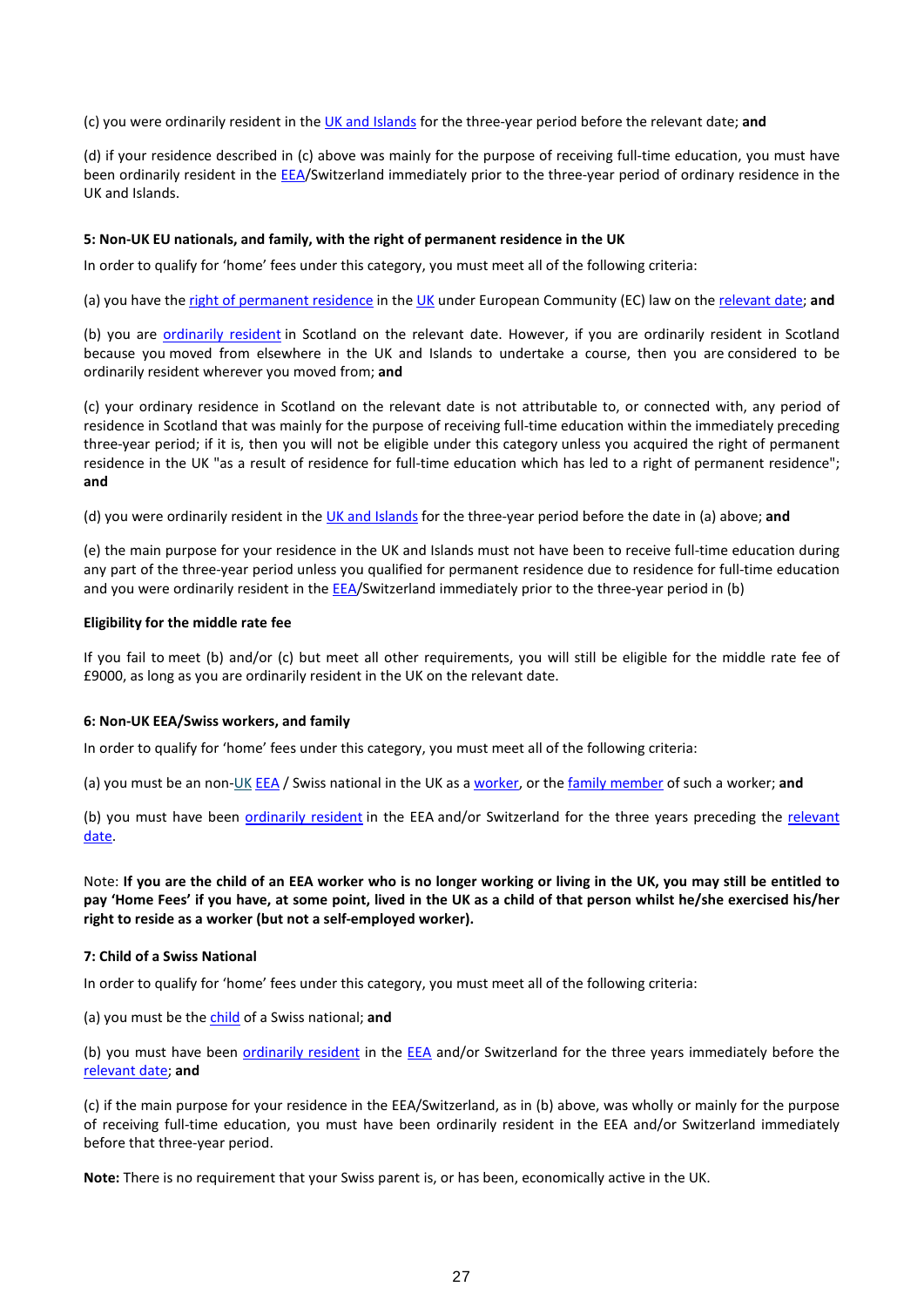#### **8: Child of a Turkish worker**

In order to qualify for 'home' fees under this category, you must meet all of the following criteria:

(a) you must be th[e child](http://www.ukcisa.org.uk/Information--Advice/Fees-and-Money/Scotland-fee-status#RL) of a Turkish national; **and**

(b) your Turkish national parent must be [ordinarily resident](http://www.ukcisa.org.uk/Information--Advice/Fees-and-Money/Scotland-fee-status#RL) in Scotland and must be, or have been, lawfully employed in th[e UK;](http://www.ukcisa.org.uk/Information--Advice/Fees-and-Money/Scotland-fee-status#RL) **and**

(c) you must be ordinarily resident in Scotland on the [relevant date;](http://www.ukcisa.org.uk/Information--Advice/Fees-and-Money/Scotland-fee-status#RL) **and**

(d) you must have been ordinarily resident in the **EEA** and/or Switzerland and/or Turkey for the three years before the date in (c) above.

#### **9: Refugees, and family**

In order to qualify for 'home' fees under this category, you must meet all of the following criteria:

(a) you must have been recognised as a refugee by th[e UK](http://www.ukcisa.org.uk/Information--Advice/Fees-and-Money/Scotland-fee-status#RL) Government and have remained [ordinarily resident](http://www.ukcisa.org.uk/Information--Advice/Fees-and-Money/Scotland-fee-status#RL) in the UK [and Islands](http://www.ukcisa.org.uk/Information--Advice/Fees-and-Money/Scotland-fee-status#RL) since then, or you must be the spouse or civil partner or [child](http://www.ukcisa.org.uk/Information--Advice/Fees-and-Money/Scotland-fee-status#RL) of such a person; and

(b) you must be ordinarily resident in Scotland on the [relevant date.](http://www.ukcisa.org.uk/Information--Advice/Fees-and-Money/Scotland-fee-status#RL)

If you are, or if your parent or spouse or civil partner is, recognised as a refugee after the start of the course, you will be entitled to pay 'home' fees from the start of the next academic year.

#### **Eligibility for the middle rate fee**

If you are studying a HE course, and meet (a) but not (b), then you will be eligible for the middle rate fee.

#### **10: Those not granted refugee status but allowed to remain in the UK, and family**

If you apply for asylum and the Home Office decides that you do not qualify for refugee status but that you should be allowed to stay in the UK, it normally grants Humanitarian Protection (HP) or Discretionary Leave (DL) or, in some cases, Indefinite Leave to Remain (ILR).

To be eligible for 'home' fees under this category, you must meet all of the following criteria:

(a) you must:

**1. have been refused refugee status but granted leave as above and have remained [ordinarily resident](http://www.ukcisa.org.uk/Information--Advice/Fees-and-Money/Scotland-fee-status#RL) in the [UK and Islands](http://www.ukcisa.org.uk/Information--Advice/Fees-and-Money/Scotland-fee-status#RL) since the Home Office decision; or**

#### **2. be the spouse, civil partner or [child](http://www.ukcisa.org.uk/Information--Advice/Fees-and-Money/Scotland-fee-status#RL) of someone who meets the conditions in (1);**

(b) you must be ordinarily resident in Scotland on the [relevant date.](http://www.ukcisa.org.uk/Information--Advice/Fees-and-Money/Scotland-fee-status#RL)

If you are, or if your parent or spouse or civil partner is, granted permission to stay in the UK after the start of your course, you will be entitled to pay 'home' fees from the start of the next academic year.

#### **Eligibility for the middle rate fee**

If you are studying a HE course, and meet (a) but not (b), then you will be eligible for the middle rate fee.

#### **11: Children of asylum seekers and unaccompanied asylum-seeking children**

In order to qualify for 'home' fees under this category, you must meet all of the following criteria:

(a) be th[e child](http://www.ukcisa.org.uk/Information--Advice/Fees-and-Money/Scotland-fee-status#RL) of an asylum seeker, or an unaccompanied asylum-seeking child; **and**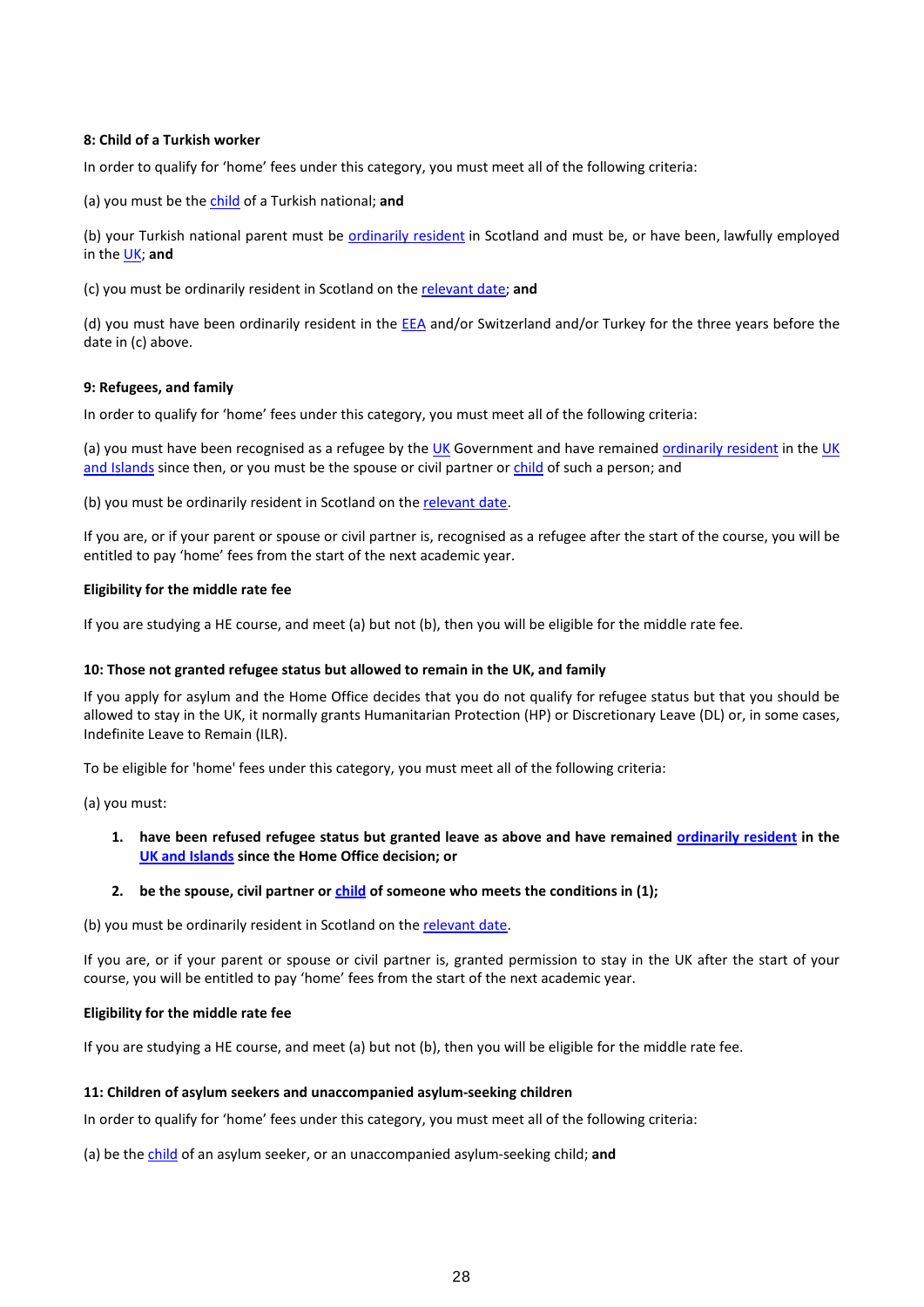(b) be living in Scotland on th[e relevant date;](http://www.ukcisa.org.uk/Information--Advice/Fees-and-Money/Scotland-fee-status#RL) **and**

c) have been living in Scotland for the three-year period immediately before the date in (b); **and**

(d) have been under 18 years old on the date when you or your parent applied for asylum, and that application must have been made before 1 December 2006; **and**

(e) be under 25 years old on the date in (b).

#### **12: Exchange students**

If you are studying in the UK on the basis of a formal student exchange between your institution in your own country and your UK place of study, you will not normally have to pay fees. If you do have to pay fees, these will be at the 'home' rate.

#### **13: Iraqi nationals granted indefinite leave to enter the UK under the Locally Engaged Staff Assistance Scheme (Direct Entry), and family**

In order to qualify for 'home' fees under this category, you must meet all of the following criteria:

(a) you must be an Iraqi national who has been granted indefinite leave to enter the [UK,](http://www.ukcisa.org.uk/Information--Advice/Fees-and-Money/Scotland-fee-status#RL) under the Locally Engaged Staff Assistance Scheme (Direct Entry) operated by the Home Department, or the spouse, civil partner or [child](http://www.ukcisa.org.uk/Information--Advice/Fees-and-Money/Scotland-fee-status#RL) of such a person; and

(b) you must have been [ordinarily resident](http://www.ukcisa.org.uk/Information--Advice/Fees-and-Money/Scotland-fee-status#RL) in th[e UK and Islands](http://www.ukcisa.org.uk/Information--Advice/Fees-and-Money/Scotland-fee-status#RL) at all times since you were first granted such indefinite leave to enter; and

(c) you must be ordinarily resident in Scotland on the [relevant date.](http://www.ukcisa.org.uk/Information--Advice/Fees-and-Money/Scotland-fee-status#RL) If you are not an Iraqi national yourself, but are the spouse, civil partner or child of such a person, then that Iraqi national must also be ordinarily resident in Scotland on the relevant date.

#### **14: British Overseas Territories nationals, and family**

The 'home' rate fee is not available under this category. However, you will qualify for the middle rate fee of £9000, if you meet all of the following criteria:

(a) you must be a **British Overseas Territories national**, or the family member of such a national; and

(b) you must have been [ordinarily resident](http://www.ukcisa.org.uk/Information--Advice/Fees-and-Money/Scotland-fee-status#RL) in either the [UK](http://www.ukcisa.org.uk/Information--Advice/Fees-and-Money/Scotland-fee-status#RL) or any of the [British Overseas Territories](http://www.ukcisa.org.uk/Information--Advice/Fees-and-Money/Scotland-fee-status#RL) throughout the 3 year period prior to th[e relevant date.](http://www.ukcisa.org.uk/Information--Advice/Fees-and-Money/Scotland-fee-status#RL)

#### **15: Syrian (Vulnerable Persons Relocation Scheme) nationals, and family**

This category is only for students commencing courses from 1 August 2016 onwards. In order to qualify for 'home' fees under this category, you must meet all of the following criteria:

(a) you must be a Syrian national who;

- **1. has been granted Humanitarian Protection (HP) to enter the UK under the Syrian Vulnerable Persons Relocation Scheme;** and
- **2. has been ordinarily resident in the UK and Islands at all times since first being granted that HP to enter the uk; and**
- **3. is ordinarily resident in Scotland on the relevant date;**

**or**

(b) you must be: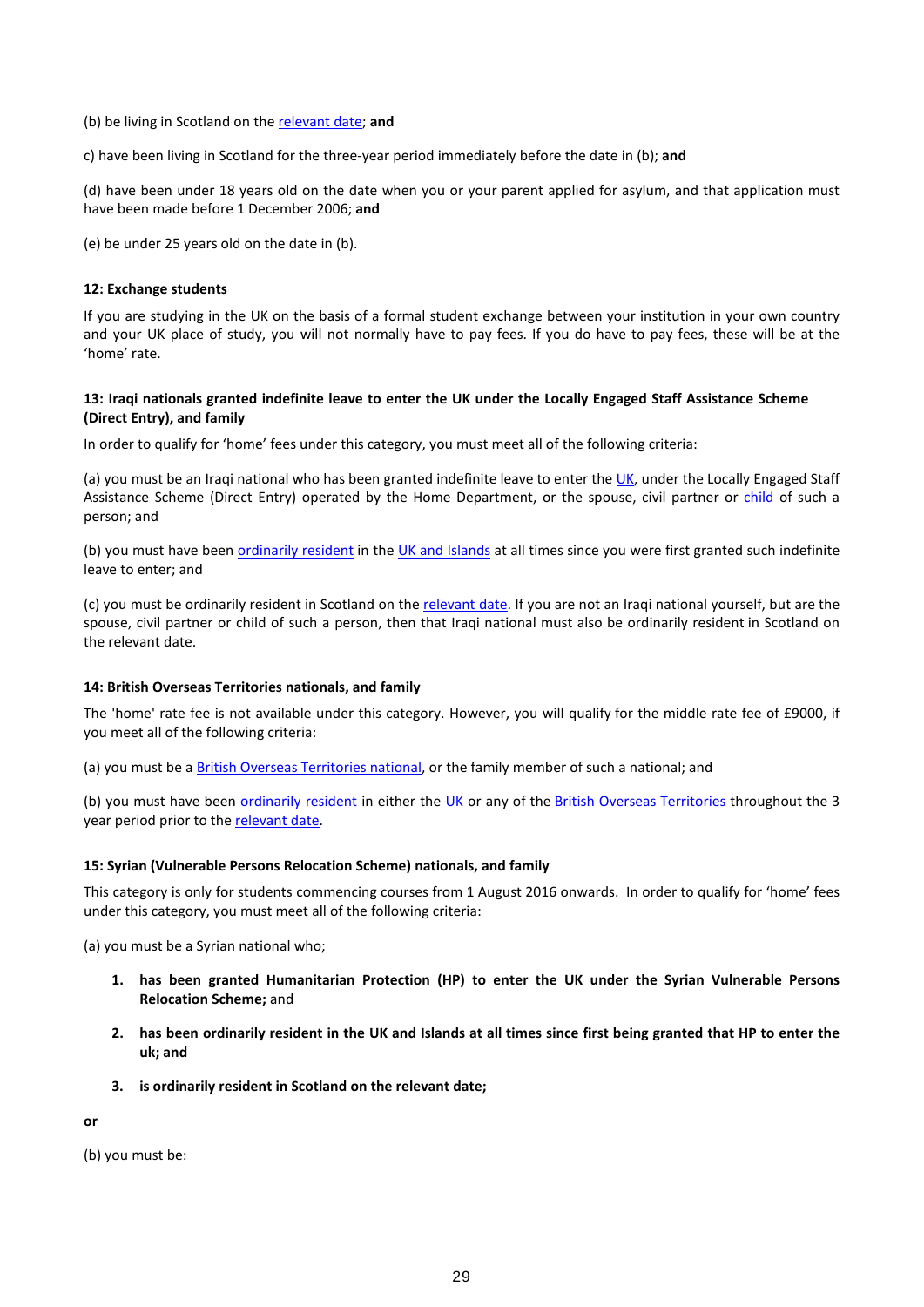- **1. the spouse/civil partner, or child, or a person in (a); and**
- **2. ordinarily resident in Scotland on the relevant date.**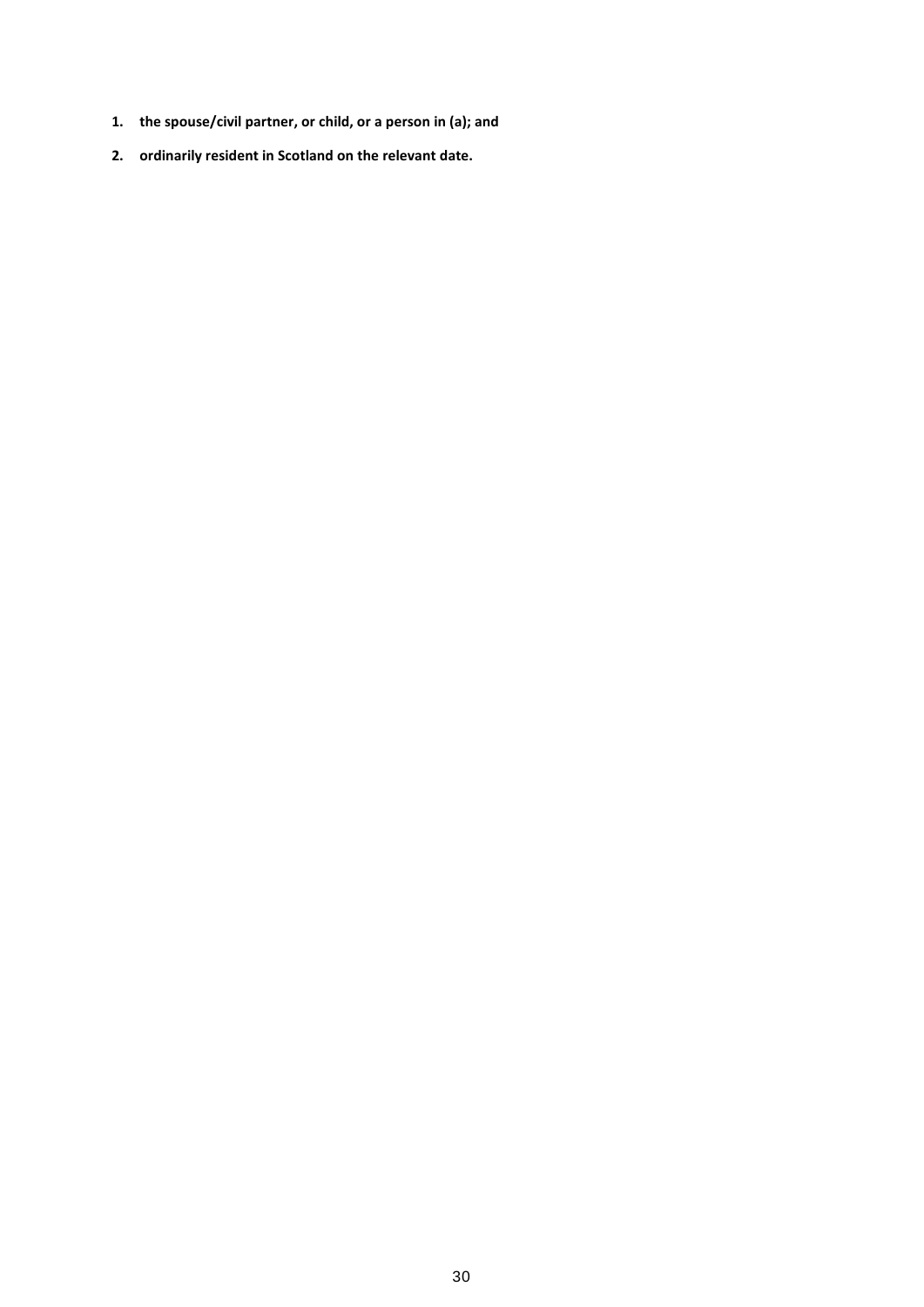#### **Appendix C**

#### **STANDARD TERMS GOVERNING OFFERS – UNDERGRADUATE AND PGDE ADMISSION**

#### *Acceptance of an offer of Undergraduate or PGDE admission is subject to the following terms and conditions You must read these before you accept*

- **1.** Any offer of admission to the University is made on the understanding that in accepting it you will undertake to observe the Ordinances and Resolutions of the University Court and to abide by the rules and regulations which the University makes for its students from time to time, and also to observe the terms and conditions contained in the latest edition of the relevant University Prospectus. Any offer is contingent upon the acceptance of these terms and conditions by you and therefore you **must** read them before you accept it.
- 2. Any offer of admission is made without prejudice to the right of the University to vary or withdraw it if information of a serious nature comes to the notice of the University (whether relating to events occurring before or after the date of the offer) which could reasonably have influenced the University's decision if known at the time the offer was made.
- 3. The University of Aberdeen reserves the right to vary or amend any aspect of an offer of admission, including fee status assessment. Where a re-evaluation of an applicant's fee status, as at the relevant date, results in a student being liable for fees at a different rate, the student, or their sponsor, shall accept responsibility for payment of the revised fee rate. In such cases the University's offer may be withdrawn. If the offer remains, a revised offer of admission would be issued and where a student had already commenced studies, revised paperwork relating to fees due would be issued.
- 4. The University will use all reasonable endeavours to deliver programmes and courses in accordance with the descriptions set out in the editions of its Undergraduate and Postgraduate Prospectuses current at the time an offer is made. The University considers changes to programmes and courses very carefully. The University endeavours to inform applicants at the earliest opportunity of any significant changes to or suspension of a programme made between the offer of admission and registration. If the University discontinues any programme or course, it will use its reasonable endeavours to provide a suitable alternative.
- 5. Students, who are granted permission to defer their offer of admission, will be charged tuition fees applicable at the new year of entry.
- 6. Admission to individual courses within any degree, diploma or certificate or programme is subject to the satisfaction of academic prerequisites and, where course numbers are restricted, to the availability of places. ERASMUS and other full-time non-graduating students, whose native language is not English, wishing to register for courses at Level 3 in English, may be required to sit a diagnostic test before being permitted to register for such courses.
- 7. Any offer of admission made to a student will be based on academic reasons. For those requiring a Tier 4 Visa to study at the University of Aberdeen, the offer of admission does not guarantee that the University is prepared to sponsor a student under Tier 4 and to issue a Confirmation of Acceptance of Studies number (CAS).
- 8. The University of Aberdeen reserves the right to withdraw a CAS. In such cases the student will be notified of the withdrawal and the reasons. The CAS withdrawal may also result in the withdrawal of the offer of admission.
- 9. Readmissions to study for students who will need a tier 4 visa. Any offer of readmission made to a student will be based on academic reasons. The offer of readmission does not therefore mean that the University will be able to issue at CAS which a student would need to obtain in order to apply for a Tier 4 visa.

The decision on whether to issue a CAS can only be made when the University has gone through a screening process of a student's immigration history, and other criteria required by the UK Visas & Immigration (UKVI).

10. If you are an overseas student whose native language is not English or, if you are from a country not recognised by the University as English speaking, you will be required to demonstrate, by way of a valid IELTS or Cambridge First/Advanced or PTE Academic test result, proficiency in the comprehension and use of English language before you begin to study. If, following admission, you do not demonstrate proficiency to a satisfactory standard you may be directed to attend remedial classes in the University's Language Centre until you have reached an acceptable standard.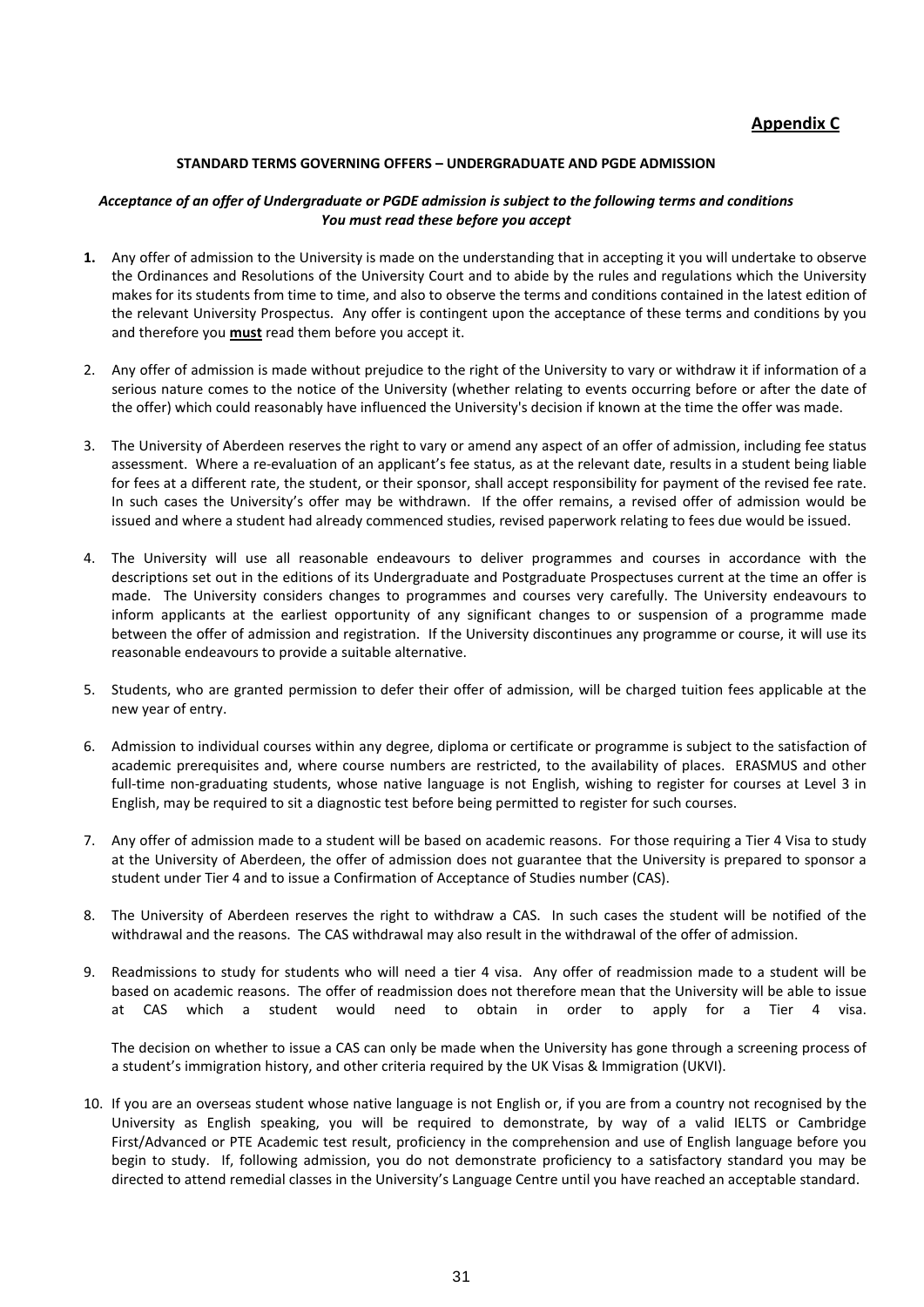- 11. The University's Academic Quality Handbook contains the University's policies, procedures and regulations relating to all aspects of teaching and learning, including research degrees at the University of Aberdeen. A copy of the current Handbook is available on the University's website at: [www.abdn.ac.uk/staffnet/teaching/academic](http://www.abdn.ac.uk/staffnet/teaching/academic-quality-handbook-838.php)[quality-handbook-838.php](http://www.abdn.ac.uk/staffnet/teaching/academic-quality-handbook-838.php)
- 12. It is the policy of the University at all times to provide the highest possible level of service to its applicants. Nevertheless, it is recognised that there will be occasions when applicants may feel that the level of service, or the treatment they have received from staff, has fallen short of that normally expected. If you are unhappy in regard to your application for admission, you can raise your concerns in the first instance with the person who answers your call. In many cases staff in the Student Recruitment and Admissions Service will be able to sort out your problem over the phone. Or you can write, giving your applicant number if you know it, to the Head of Admissions, Student Recruitment and Admissions Service, Directorate of Student Life, University of Aberdeen, The Hub, Elphinstone Road, King's College Aberdeen, AB24 3TU. If you are unable to resolve your concerns, guidance on the procedure for submitting a complaint is given in the University's Policy on Student Complaints which can be accessed at [www.abdn.ac.uk/staffnet/teaching/appeals-and-complaints-686.php](http://www.abdn.ac.uk/staffnet/teaching/appeals-and-complaints-686.php) and its accompanying Guidance Note. Applicants may raise a complaint about the application process and/or its outcome, but do not have an automatic right of appeal against a decision as to whether or not they should be offered a place at the University of Aberdeen. However, the University will normally review admissions decisions where a complaint has been received about the application process and/or its outcome, or if new information about an application comes to light.
- 13. The University cannot accept responsibility, and expressly excludes liability, for loss or damage to students' property, and transfer of computer viruses to students' equipment.
- 14. With the exception of ERASMUS and other students admitted under reciprocal exchange agreements, all students are required to pay tuition fees annually. Details of these fees can be found at [www.abdn.ac.uk/infohub/finance/tuition](http://www.abdn.ac.uk/infohub/finance/tuition-fees.php)[fees.php](http://www.abdn.ac.uk/infohub/finance/tuition-fees.php) If you receive an award from a source which carries with it payment of all or part of your tuition fees direct to the University, these fees will be claimed from the award-giving body, and you will be invoiced for any balance, once the amount of their contribution is known. Otherwise you will be responsible for ensuring that tuition fees are paid. Your acceptance of this offer of admission to the University will be taken as an acknowledgement by you that you are aware of this obligation and of the time at which it must be met, and that you accept it. When Schools issue teaching material to students, they may make a charge for this to cover reproduction costs.
- 15. Any offer of admission does not imply that any financial assistance will be available from the University.
- 16. Intending students of the University of Aberdeen are required to ensure that they have the financial resources necessary to meet the cost of tuition fees and maintenance for the full duration of the programme of study. All offers of admission require the applicant to produce written confirmation either from a sponsoring authority that it will meet these costs in full or from themselves accepting full personal responsibility for both tuition fees and maintenance expenses.
- 17. In addition to Tuition Fees, students will require a further £820 per month (minimum) to cover additional costs for accommodation, food, clothing, entertainment, local travel, laundry etc. It must be emphasised that this figure is an approximate amount, and that unless you have at least that sum for maintenance, you should not come to Aberdeen to study. This estimate does not make any allowance for travel to and from Aberdeen or for expenses associated with supporting any dependents.
- 18. Students commencing studies at the beginning of a new academic year (August, September,) are charged tuition fees for the academic year. In line with other universities, tuition fees are subject to annual review and the University of Aberdeen reserves the right to routinely increase these from year to year. You should budget for an increase of between 5% and 9% per annum. You can access tuition fees details at: [www.abdn.ac.uk/infohub/finance/tuition](http://www.abdn.ac.uk/infohub/finance/tuition-fees.php)[fees.php](http://www.abdn.ac.uk/infohub/finance/tuition-fees.php)
- 19. Students, who owe money to the University from a previous academic year, may not be permitted to re-register in the new academic year. If permitted to re-register you will have the status of matriculated student withheld and be given Temporary Registration only. This will be for 3 weeks only to allow you to settle your debt. Lapsing of Temporary Registration means that you will no longer be a student of the University, you should no longer attend classes and you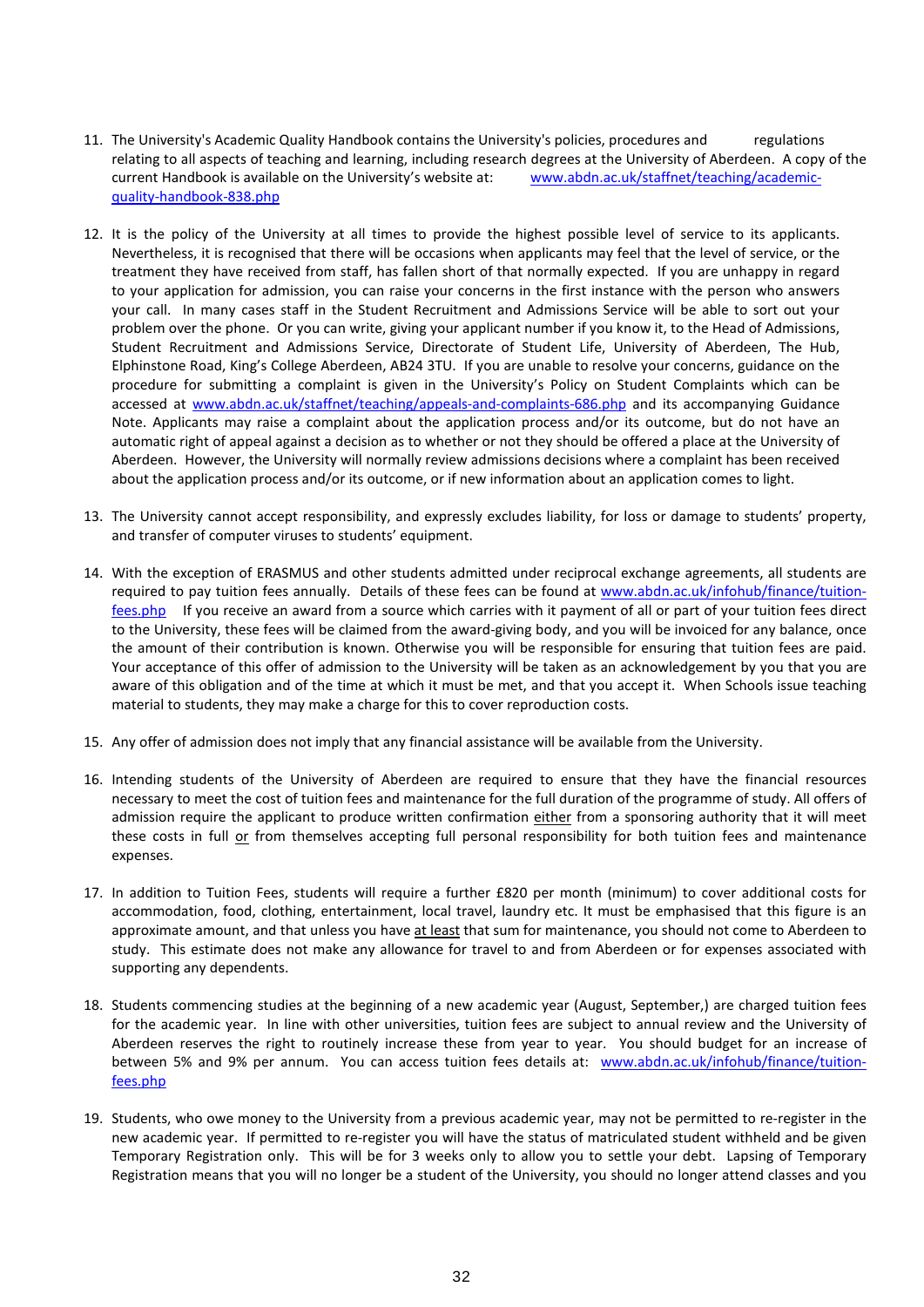will be ineligible to appear for assessment in, or to obtain credit for, any courses which you may have registered for in the previous session. Additionally, for full-time students, it terminates your right to occupy University Accommodation, to exemption from Council Tax and to eligibility for student grants and loans.

#### **Please keep these notes carefully for future reference Correct as at October 2015**